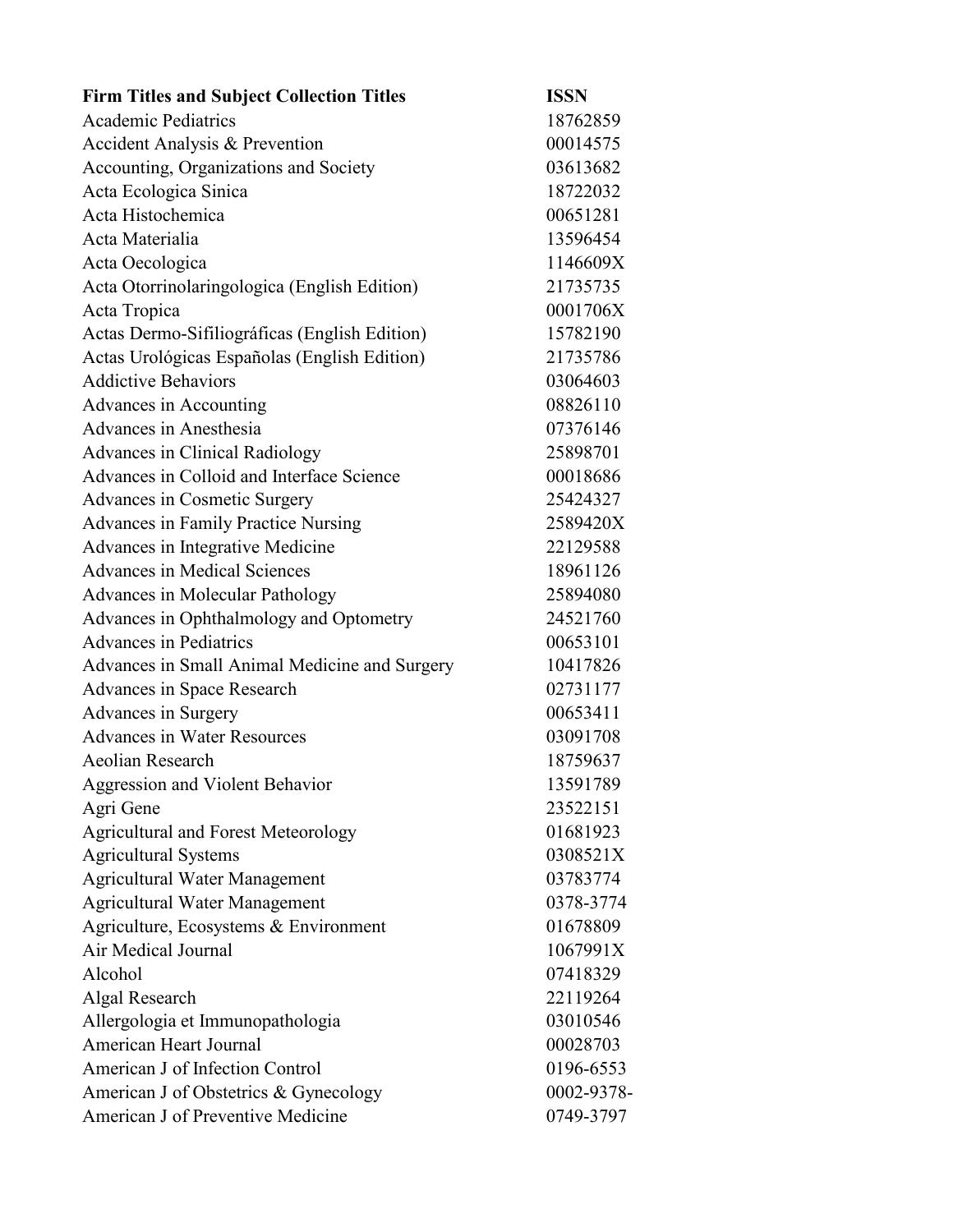| American Journal of Infection Control                               | 01966553  |
|---------------------------------------------------------------------|-----------|
| American Journal of Obstetrics & Gynecology MFM                     | 25899333  |
| American Journal of Obstetrics and Gynecology                       | 00029378  |
| American Journal of Ophthalmology                                   | 00029394  |
| American Journal of Orthodontics and Dentofacial Orthopedi 08895406 |           |
| American Journal of Otolaryngology                                  | 01960709  |
| American Journal of Preventive Medicine                             | 07493797  |
| Anaerobe                                                            | 10759964  |
| Anaesthesia & Intensive Care Medicine                               | 14720299  |
| Anaesthesia Critical Care & Pain Medicine                           | 23525568  |
| Analytica Chimica Acta                                              | 00032670  |
| <b>Analytical Biochemistry</b>                                      | 00032697  |
| <b>Animal Behaviour</b>                                             | 00033472  |
| Animal Feed Science and Technology                                  | 03778401  |
| Animal Feed Science and Technology                                  | 03778401  |
| Animal Gene                                                         | 23524065  |
| <b>Animal Reproduction Science</b>                                  | 03784320  |
| Annales de Cardiologie et d'Angéiologie                             | 00033928  |
| Annales de Chirurgie Plastique Esthétique                           | 02941260  |
| Annales de Paléontologie                                            | 07533969  |
| Annales d'Endocrinologie                                            | 00034266  |
| Annales Médico-psychologiques, revue psychiatrique                  | 00034487  |
| Annals of Anatomy - Anatomischer Anzeiger                           | 09409602  |
| Annals of Diagnostic Pathology                                      | 10929134  |
| Annals of Emergency Medicine                                        | 01960644  |
| Annals of Emergency Medicine                                        | 0196-0644 |
| Annals of Epidemiology                                              | 10472797  |
| Annals of Physical and Rehabilitation Medicine                      | 18770657  |
| Annals of Physics                                                   | 00034916  |
| Annals of Tourism Research                                          | 01607383  |
| Anthropocene                                                        | 22133054  |
| <b>Antiviral Research</b>                                           | 01663542  |
| Appetite                                                            | 01956663  |
| <b>Applied Acoustics</b>                                            | 0003682X  |
| Applied Animal Behaviour Science                                    | 01681591  |
| <b>Applied Clay Science</b>                                         | 01691317  |
| <b>Applied Energy</b>                                               | 0306-2619 |
| <b>Applied Geochemistry</b>                                         | 08832927  |
| <b>Applied Geography</b>                                            | 01436228  |
| <b>Applied Nursing Research</b>                                     | 08971897  |
| <b>Applied Radiation and Isotopes</b>                               | 09698043  |
| <b>Applied Soil Ecology</b>                                         | 09291393  |
| <b>Applied Surface Science</b>                                      | 01694332  |
| <b>Apunts Sports Medicine</b>                                       | 26665069  |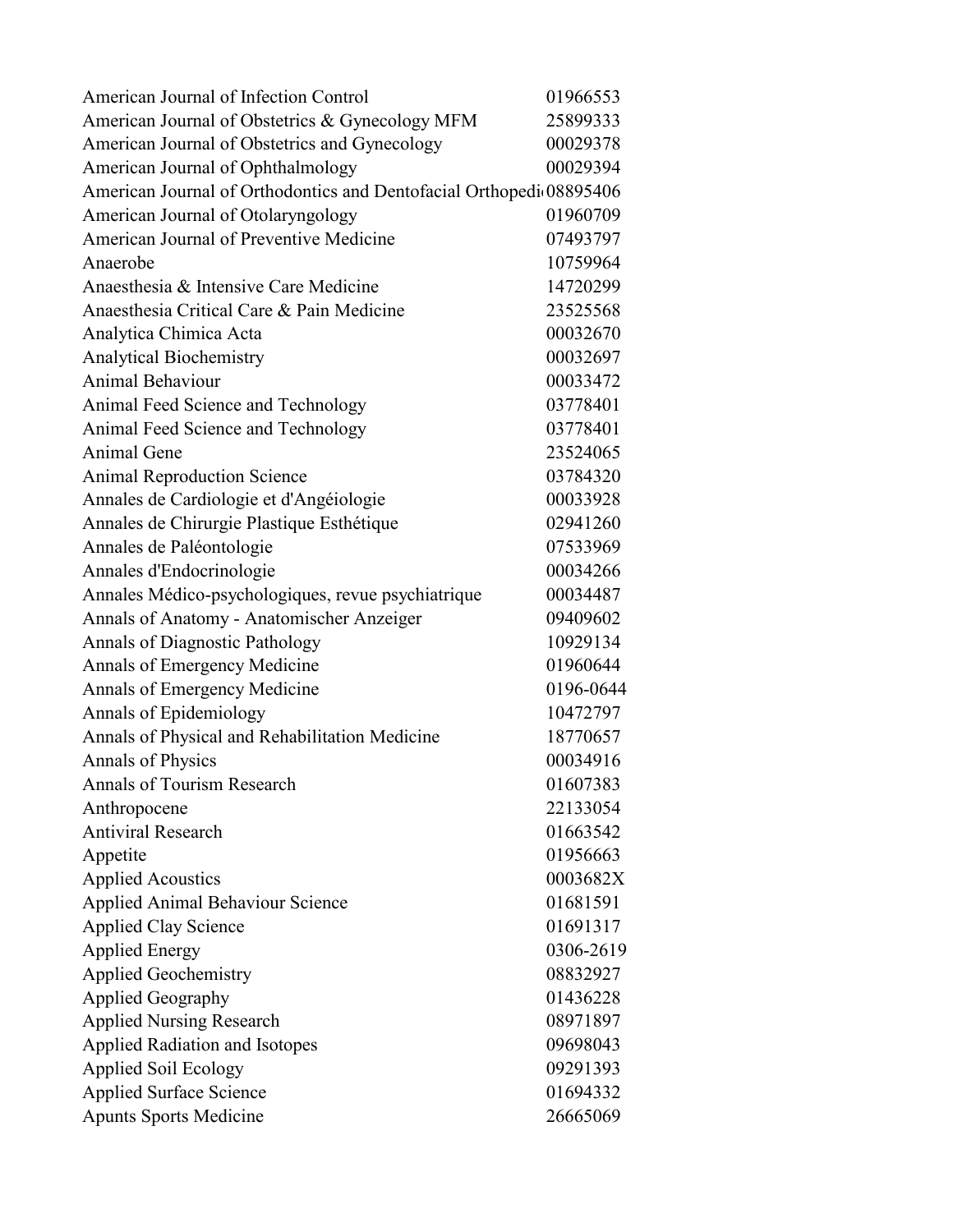| Apunts. Medicina de l'Esport                                        | 18866581  |
|---------------------------------------------------------------------|-----------|
| <b>Aquacultural Engineering</b>                                     | 01448609  |
| Aquaculture                                                         | 00448486  |
| Aquaculture                                                         | 0044-8486 |
| <b>Aquatic Botany</b>                                               | 03043770  |
| <b>Aquatic Toxicology</b>                                           | 0166445X  |
| Arab Journal of Gastroenterology                                    | 16871979  |
| Archives de Pédiatrie                                               | 0929693X  |
| Archives of Cardiovascular Diseases                                 | 18752136  |
| Archives of Cardiovascular Diseases Supplements                     | 18786480  |
| Archives of Gerontology and Geriatrics                              | 01674943  |
| <b>Archives of Medical Research</b>                                 | 01884409  |
| Archives of Oral Biology                                            | 00039969  |
| Archives of Psychiatric Nursing                                     | 08839417  |
| Archivos de Bronconeumología (English Edition)                      | 15792129  |
| Archivos de la Sociedad Española de Oftalmología (English F21735794 |           |
| Arthropod Structure & Development                                   | 14678039  |
| Artificial Intelligence in Medicine                                 | 09333657  |
| Asian Journal of Psychiatry                                         | 18762018  |
| <b>Astronomy and Computing</b>                                      | 22131337  |
| <b>Astroparticle Physics</b>                                        | 09276505  |
| Atherosclerosis                                                     | 00219150  |
| Atherosclerosis Supplements                                         | 15675688  |
| Atmospheric Environment                                             | 13522310  |
| Atmospheric Pollution Research                                      | 13091042  |
| Atmospheric Research                                                | 01698095  |
| Atomic Data and Nuclear Data Tables                                 | 0092640X  |
| Auris Nasus Larynx                                                  | 03858146  |
| Australasian Emergency Care                                         | 2588994X  |
| Australasian Marketing Journal (AMJ)                                | 14413582  |
| <b>Australian Critical Care</b>                                     | 10367314  |
| <b>Autoimmunity Reviews</b>                                         | 15689972  |
| Autonomic Neuroscience                                              | 15660702  |
| Basic and Applied Ecology                                           | 14391791  |
| <b>Behavior Therapy</b>                                             | 00057894  |
| Behaviour Research and Therapy                                      | 00057967  |
| <b>Behavioural Processes</b>                                        | 03766357  |
| Best Practice & Research Clinical Anaesthesiology                   | 15216896  |
| Best Practice & Research Clinical Endocrinology & Metaboli 1521690X |           |
| Best Practice & Research Clinical Gastroenterology                  | 15216918  |
| Best Practice & Research Clinical Haematology                       | 15216926  |
| Best Practice & Research Clinical Obstetrics & Gynaecology          | 15216934  |
| Best Practice & Research Clinical Rheumatology                      | 15216942  |
| Bioactive Carbohydrates and Dietary Fibre                           | 22126198  |
|                                                                     |           |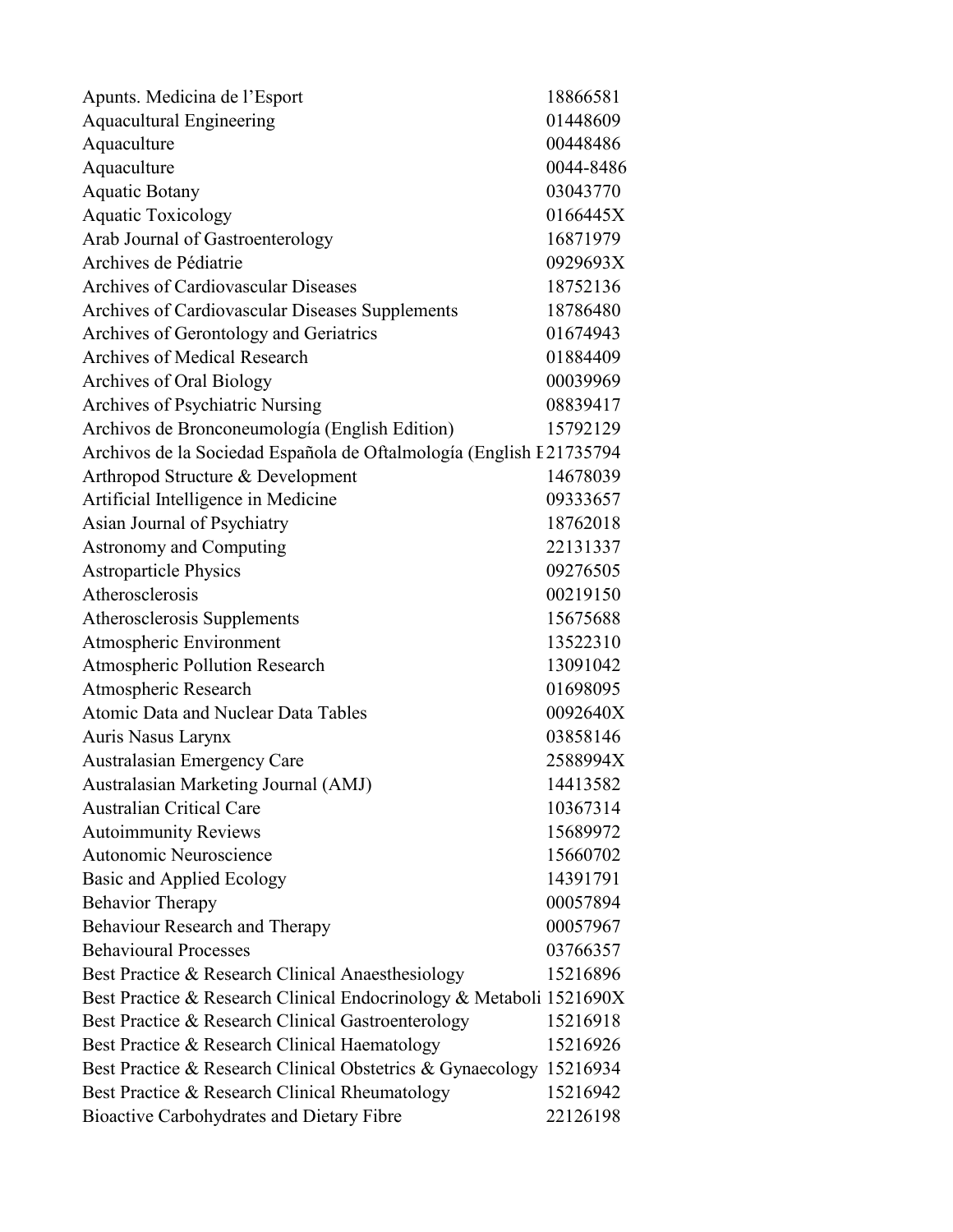| Biocatalysis and Agricultural Biotechnology                         | 18788181  |
|---------------------------------------------------------------------|-----------|
| Biochemical Systematics and Ecology                                 | 03051978  |
| <b>Biochemical Systematics and Ecology</b>                          | 03051978  |
| Biochimica et Biophysica Acta (BBA) - Bioenergetics                 | 00052728  |
| Biochimica et Biophysica Acta (BBA) - Molecular Basis of D09254439  |           |
| Biochimica et Biophysica Acta (BBA) - Proteins and Proteom 15709639 |           |
| Biochimica et Biophysica Acta (BBA) - Reviews on Cancer             | 0304419X  |
| Bioelectrochemistry                                                 | 15675394  |
| <b>Biological Conservation</b>                                      | 00063207  |
| <b>Biological Control</b>                                           | 10499644  |
| <b>Biological Psychiatry</b>                                        | 00063223  |
| Biological Psychiatry: Cognitive Neuroscience and Neuroima 24519022 |           |
| Biologicals                                                         | 10451056  |
| Biology of Blood and Marrow Transplantation                         | 10838791  |
| <b>Biomass and Bioenergy</b>                                        | 09619534  |
| Biomedicine & Pharmacotherapy                                       | 07533322  |
| Bioorganic & Medicinal Chemistry                                    | 09680896  |
| Bioorganic & Medicinal Chemistry Letters                            | 0960894X  |
| <b>Bioorganic Chemistry</b>                                         | 00452068  |
| <b>Biophysical Chemistry</b>                                        | 03014622  |
| Bioprinting                                                         | 24058866  |
| <b>Bioresource Technology</b>                                       | 09608524  |
| <b>Bioresource Technology Reports</b>                               | 2589014X  |
| <b>Biosensors and Bioelectronics</b>                                | 09565663  |
| Biosystems                                                          | 03032647  |
| <b>Biosystems Engineering</b>                                       | 15375110  |
| Biotribology                                                        | 23525738  |
| Blood Cells, Molecules, and Diseases                                | 10799796  |
| <b>Blood Reviews</b>                                                | 0268960X  |
| Body Image                                                          | 17401445  |
| Bone                                                                | 87563282  |
| <b>Brain and Development</b>                                        | 03877604  |
| <b>Brain Stimulation</b>                                            | 1935861X  |
| Brazilian Journal of Physical Therapy                               | 14133555  |
| British Journal of Oral and Maxillofacial Surgery                   | 02664356  |
| <b>Burns</b>                                                        | 03054179  |
| <b>Business Horizons</b>                                            | 00076813  |
| Canadian Journal of Cardiology                                      | 0828282X  |
| Canadian Journal of Diabetes                                        | 14992671  |
| Canadian Journal of Ophthalmology                                   | 00084182  |
| Cancer Cell                                                         | 1535-6108 |
| <b>Cancer Epidemiology</b>                                          | 18777821  |
| <b>Cancer Genetics</b>                                              | 22107762  |
| <b>Cancer Letters</b>                                               | 03043835  |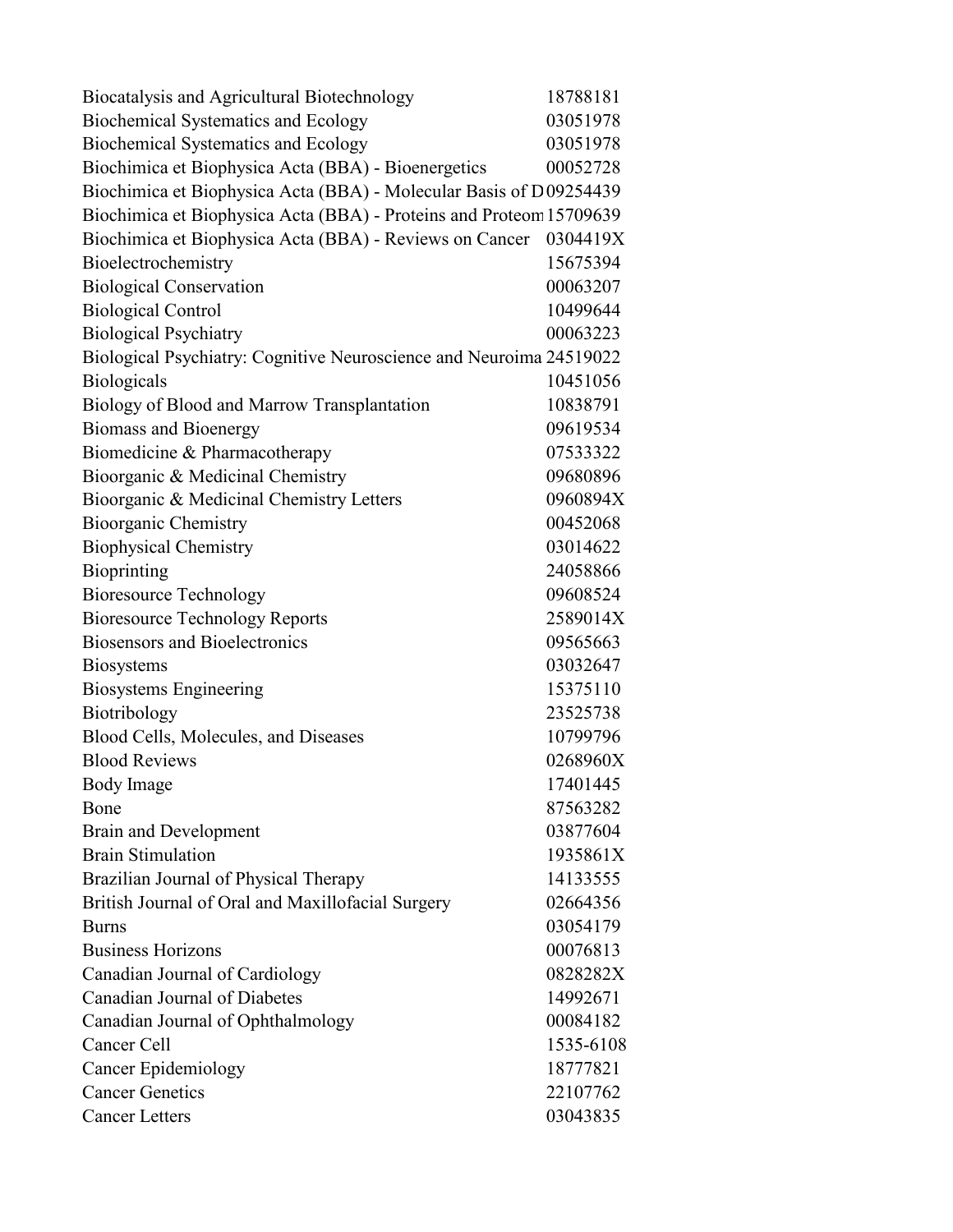| <b>Cancer Treatment and Research Communications</b>           | 24682942  |
|---------------------------------------------------------------|-----------|
| <b>Cancer Treatment Reviews</b>                               | 03057372  |
| Cancer/Radiothérapie                                          | 12783218  |
| Carbohydrate Polymers                                         | 01448617  |
| Carbohydrate Research                                         | 00086215  |
| Cardiovascular Pathology                                      | 10548807  |
| Cardiovascular Revascularization Medicine                     | 15538389  |
| Case Studies on Transport Policy                              | 2213624X  |
| <b>CATENA</b>                                                 | 03418162  |
| Chaos, Solitons & Fractals                                    | 09600779  |
| <b>Chemical Data Collections</b>                              | 24058300  |
| <b>Chemical Geology</b>                                       | 00092541  |
| <b>Chemical Physics</b>                                       | 03010104  |
| <b>Chemical Physics Letters</b>                               | 00092614  |
| Chemistry and Physics of Lipids                               | 00093084  |
| Chemometrics and Intelligent Laboratory Systems               | 01697439  |
| Chemosphere                                                   | 0045-6535 |
| Child Abuse & Neglect                                         | 01452134  |
| Children & Youth Services Rev                                 | 0190-7409 |
| Children and Youth Services Review                            | 01907409  |
| China Economic Review                                         | 1043951X  |
| Chinese Astronomy and Astrophysics                            | 02751062  |
| <b>Chinese Chemical Letters</b>                               | 10018417  |
| <b>Chinese Herbal Medicines</b>                               | 16746384  |
| Chinese Journal of Analytical Chemistry                       | 18722040  |
| <b>Chinese Journal of Natural Medicines</b>                   | 18755364  |
| Chinese Journal of Physics                                    | 05779073  |
| Cirugía Española (English Edition)                            | 21735077  |
| Cities                                                        | 02642751  |
| City, Culture and Society                                     | 18779166  |
| Clinica Chimica Acta                                          | 00098981  |
| Clínica e Investigación en arteriosclerosis (English edition) | 25299123  |
| <b>Clinical Biochemistry</b>                                  | 00099120  |
| <b>Clinical Biomechanics</b>                                  | 02680033  |
| <b>Clinical Biomechanics</b>                                  | 0268-0033 |
| <b>Clinical Breast Cancer</b>                                 | 15268209  |
| <b>Clinical Colorectal Cancer</b>                             | 15330028  |
| Clinical Epidemiology and Global Health                       | 22133984  |
| <b>Clinical Genitourinary Cancer</b>                          | 15587673  |
| Clinical Imaging                                              | 08997071  |
| Clinical Immunology                                           | 15216616  |
| <b>Clinical Lung Cancer</b>                                   | 15257304  |
| Clinical Lymphoma Myeloma and Leukemia                        | 21522650  |
| <b>Clinical Mass Spectrometry</b>                             | 23769998  |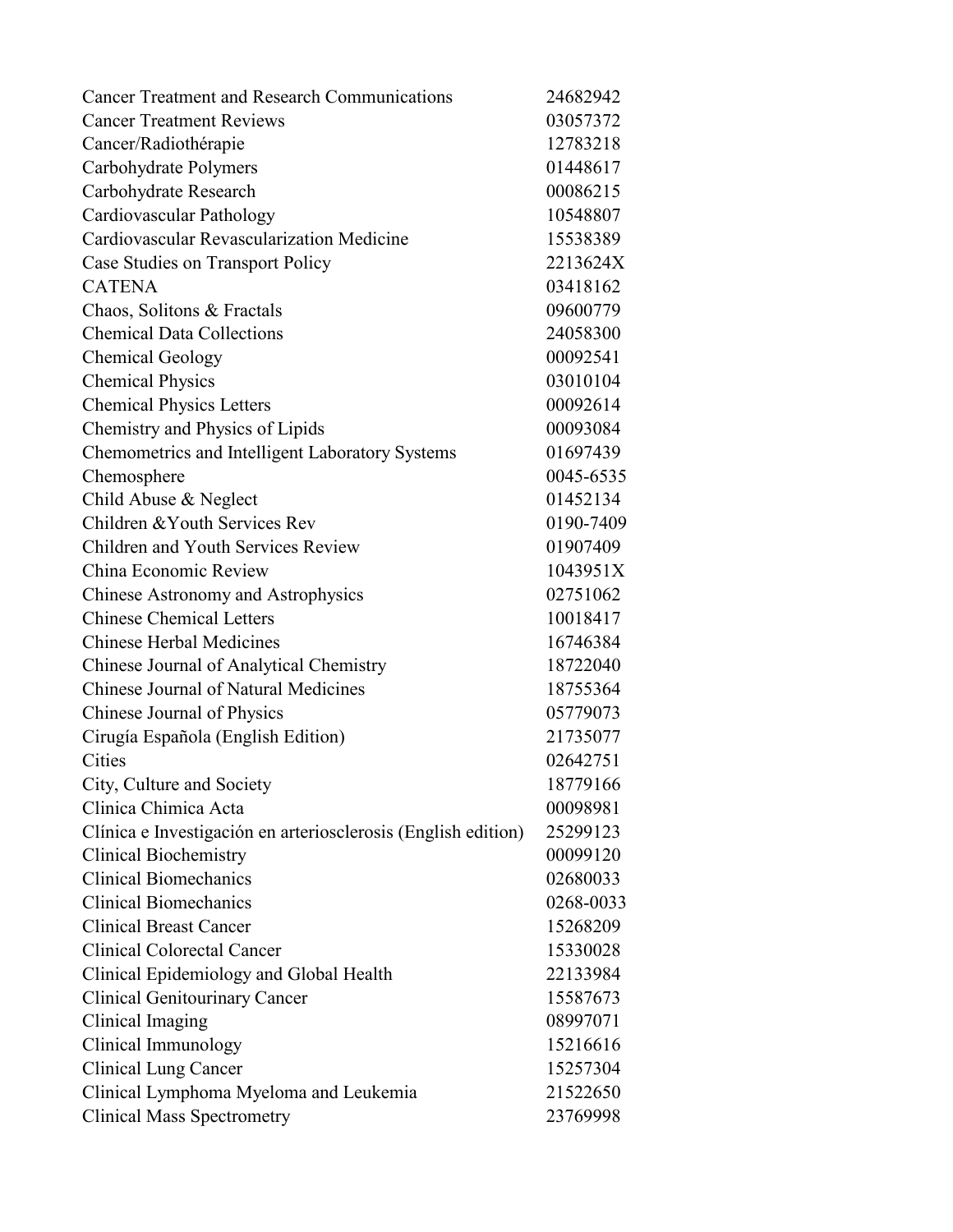| <b>Clinical Microbiology Newsletter</b>                            | 01964399  |
|--------------------------------------------------------------------|-----------|
| Clinical Neurology and Neurosurgery                                | 03038467  |
| Clinical Neurophysiology                                           | 13882457  |
| <b>Clinical Nutrition</b>                                          | 02615614  |
| <b>Clinical Nutrition ESPEN</b>                                    | 24054577  |
| <b>Clinical Oncology</b>                                           | 09366555  |
| Clinical Pediatric Emergency Medicine                              | 15228401  |
| Clinical Plasma Medicine                                           | 22128166  |
| Clinical Psychology Review                                         | 02727358  |
| <b>Clinical Radiology</b>                                          | 00099260  |
| Clinical Simulation in Nursing                                     | 18761399  |
| <b>Clinical Therapeutics</b>                                       | 01492918  |
| Clinics and Research in Hepatology and Gastroenterology            | 22107401  |
| <b>Clinics in Dermatology</b>                                      | 0738081X  |
| <b>Coastal Engineering</b>                                         | 0378-3839 |
| Cognition                                                          | 0010-0277 |
| Cognitive and Behavioral Practice                                  | 10777229  |
| <b>Cognitive Development</b>                                       | 0885-2014 |
| Cold Regions Science and Technology                                | 0165232X  |
| Collegian                                                          | 13227696  |
| Colloid and Interface Science Communications                       | 22150382  |
| Colloids and Surfaces A: Physicochemical and Engineering A09277757 |           |
| Colloids and Surfaces B: Biointerfaces                             | 09277765  |
| Communications in Nonlinear Science and Numerical Simula 10075704  |           |
| Comparative Immunology, Microbiology and Infectious Dise: 01479571 |           |
| Complementary Therapies in Clinical Practice                       | 17443881  |
| Complementary Therapies in Medicine                                | 09652299  |
| Comprehensive Psychiatry                                           | 0010440X  |
| Computational and Theoretical Chemistry                            | 2210271X  |
| Computational Biology and Chemistry                                | 14769271  |
| <b>Computational Condensed Matter</b>                              | 23522143  |
| Computer Methods and Programs in Biomedicine                       | 01692607  |
| <b>Computer Physics Communications</b>                             | 00104655  |
| Computerized Medical Imaging and Graphics                          | 08956111  |
| Computers & Education                                              | 0360-1315 |
| Computers & Geosciences                                            | 00983004  |
| Computers and Electronics in Agriculture                           | 01681699  |
| <b>Computers and Geotechnics</b>                                   | 0266352X  |
| Computers in Biology and Medicine                                  | 00104825  |
| Computers in Human Behavior                                        | 0747-5632 |
| <b>Construction and Building Materials</b>                         | 0950-0618 |
| Contact Lens and Anterior Eye                                      | 13670484  |
| <b>Contemporary Clinical Trials</b>                                | 15517144  |
| <b>Continental Shelf Research</b>                                  | 02784343  |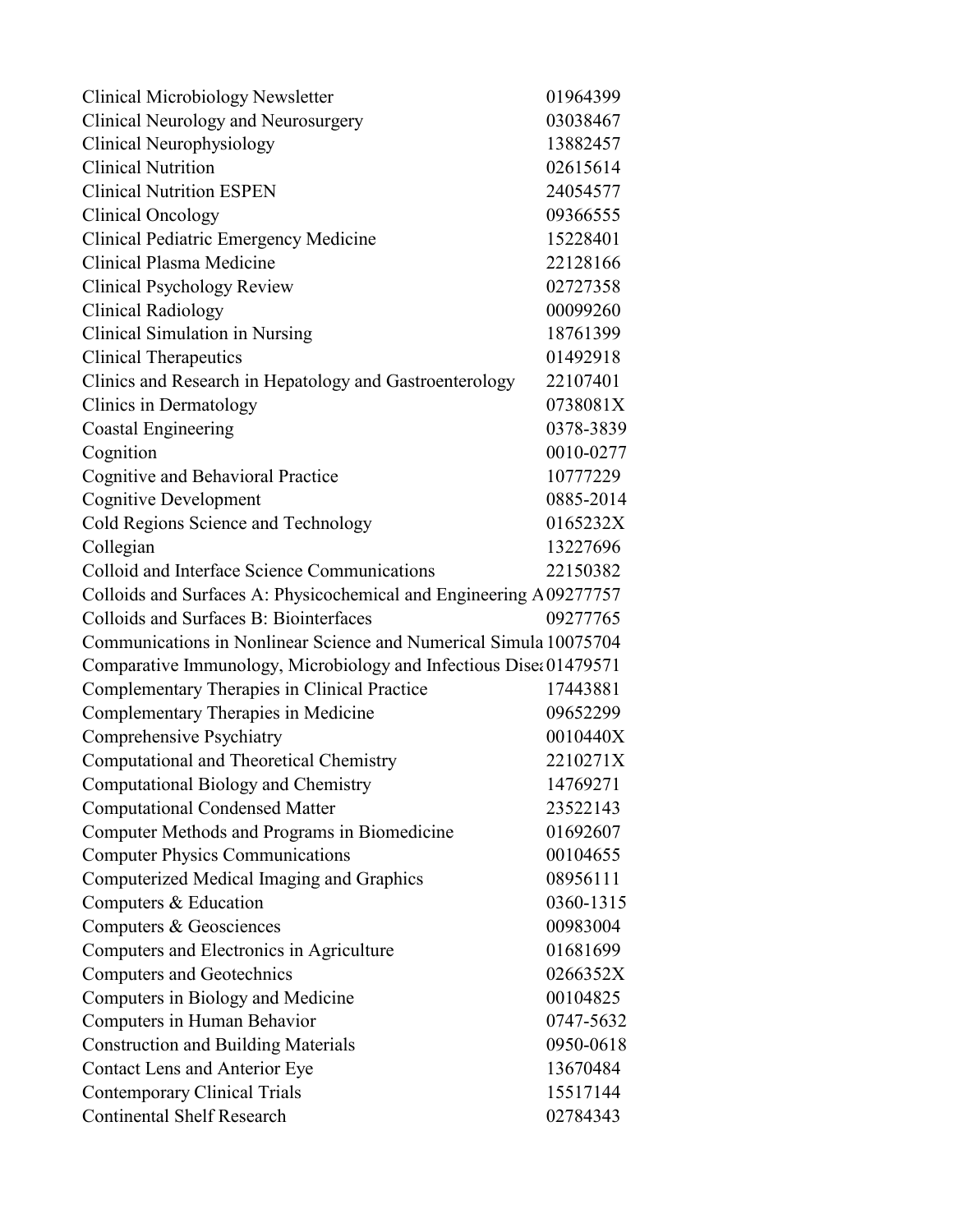| <b>Continental Shelf Research</b>                                  | 02784343  |
|--------------------------------------------------------------------|-----------|
| Contraception                                                      | 00107824  |
| <b>Coordination Chemistry Reviews</b>                              | 00108545  |
| <b>Cretaceous Research</b>                                         | 01956671  |
| <b>Critical Perspectives on Accounting</b>                         | 10452354  |
| Critical Reviews in Oncology/Hematology                            | 10408428  |
| Crop Protection                                                    | 02612194  |
| Cryobiology                                                        | 00112240  |
| Cryogenics                                                         | 00112275  |
| <b>Current Applied Physics</b>                                     | 15671739  |
| <b>Current Biology</b>                                             | 0960-9822 |
| <b>Current Medicine Research and Practice</b>                      | 23520817  |
| Current Opinion in Biomedical Engineering                          | 24684511  |
| <b>Current Opinion in Chemical Biology</b>                         | 13675931  |
| Current Opinion in Colloid & Interface Science                     | 13590294  |
| <b>Current Opinion in Electrochemistry</b>                         | 24519103  |
| Current Opinion in Endocrine and Metabolic Research                | 24519650  |
| Current Opinion in Environmental Sustainability                    | 18773435  |
| Current Opinion in Food Science                                    | 22147993  |
| Current Opinion in Green and Sustainable Chemistry                 | 24522236  |
| Current Opinion in Immunology                                      | 09527915  |
| Current Opinion in Insect Science                                  | 22145745  |
| <b>Current Opinion in Microbiology</b>                             | 13695274  |
| <b>Current Opinion in Plant Biology</b>                            | 13695266  |
| <b>Current Opinion in Virology</b>                                 | 18796257  |
| <b>Current Problems in Cancer</b>                                  | 01470272  |
| <b>Current Problems in Cardiology</b>                              | 01462806  |
| <b>Current Problems in Diagnostic Radiology</b>                    | 03630188  |
| Current Problems in Pediatric and Adolescent Health Care           | 15385442  |
| <b>Current Problems in Surgery</b>                                 | 00113840  |
| <b>Current Research in Translational Medicine</b>                  | 24523186  |
| Cytokine                                                           | 10434666  |
| Cytokine & Growth Factor Reviews                                   | 13596101  |
| Cytotherapy                                                        | 14653249  |
| <b>Decision Support Systems</b>                                    | 01679236  |
| Deep Sea Research Part I: Oceanographic Research Papers            | 09670637  |
| Deep Sea Research Part II: Topical Studies in Oceanography         | 09670645  |
| Dendrochronologia                                                  | 11257865  |
| <b>Dental Abstracts</b>                                            | 00118486  |
| <b>Dental Materials</b>                                            | 01095641  |
| Developmental & Comparative Immunology                             | 0145305X  |
| <b>Developmental Review</b>                                        | 0273-2297 |
| Diabetes & Metabolic Syndrome: Clinical Research and Revi 18714021 |           |
| Diabetes & Metabolism                                              | 12623636  |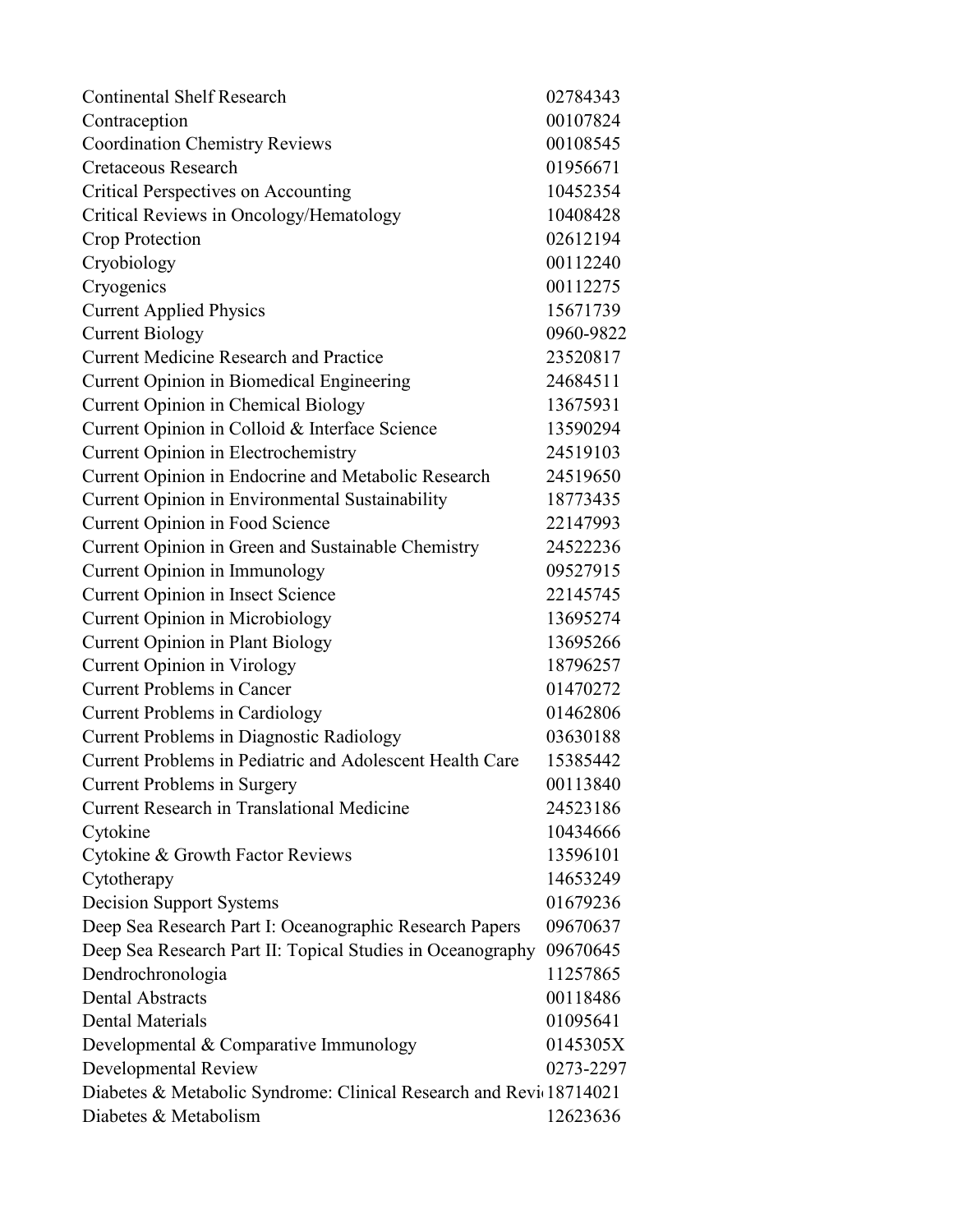| Diabetes Research and Clinical Practice              | 01688227   |
|------------------------------------------------------|------------|
| Diagnostic and Interventional Imaging                | 22115684   |
| Diagnostic Histopathology                            | 17562317   |
| Diagnostic Microbiology and Infectious Disease       | 07328893   |
| Digestive and Liver Disease                          | 15908658   |
| Digestive and Liver Disease Supplements              | 15945804   |
| Digital Investigation                                | 17422876   |
| Disability and Health Journal                        | 19366574   |
| Disease-a-Month                                      | 00115029   |
| Domestic Animal Endocrinology                        | 07397240   |
| Drug and Alcohol Dependence                          | 03768716   |
| Drug Resistance Updates                              | 13687646   |
| Dynamics of Atmospheres and Oceans                   | 03770265   |
| Early Childhood Research Quarterly                   | 0885-2006  |
| <b>Early Human Development</b>                       | 03783782   |
| Earth and Planetary Science Letters                  | 0012821X   |
| <b>Earth-Science Reviews</b>                         | 00128252   |
| <b>Earth-Science Reviews</b>                         | 0012-8252- |
| <b>Eating Behaviors</b>                              | 14710153   |
| Ecohydrology & Hydrobiology                          | 16423593   |
| <b>Ecological Complexity</b>                         | 1476945X   |
| <b>Ecological Economics</b>                          | 09218009   |
| <b>Ecological Economics</b>                          | 0921-8009  |
| <b>Ecological Engineering</b>                        | 09258574   |
| <b>Ecological Indicators</b>                         | 1470160X   |
| <b>Ecological Informatics</b>                        | 15749541   |
| <b>Ecological Modelling</b>                          | 03043800   |
| <b>Econometrics and Statistics</b>                   | 24523062   |
| <b>Economic Analysis and Policy</b>                  | 03135926   |
| <b>Economic Modelling</b>                            | 02649993   |
| Economic Systems                                     | 09393625   |
| Economics & Human Biology                            | 1570677X   |
| <b>Economics Letters</b>                             | 01651765   |
| <b>Economics of Education Review</b>                 | 02727757   |
| Economics of Transportation                          | 22120122   |
| <b>Ecosystem Services</b>                            | 22120416   |
| <b>Ecosystem Services</b>                            | 22120416   |
| <b>Electrochemistry Communications</b>               | 13882481   |
| Electrochimica Acta                                  | 00134686   |
| <b>Electronic Commerce Research and Applications</b> | 15674223   |
| <b>Emerging Markets Review</b>                       | 15660141   |
| Endocrinología, Diabetes y Nutrición (English ed.)   | 25300180   |
| Energy                                               | 0360-5442  |
| <b>Energy Economics</b>                              | 01409883   |
|                                                      |            |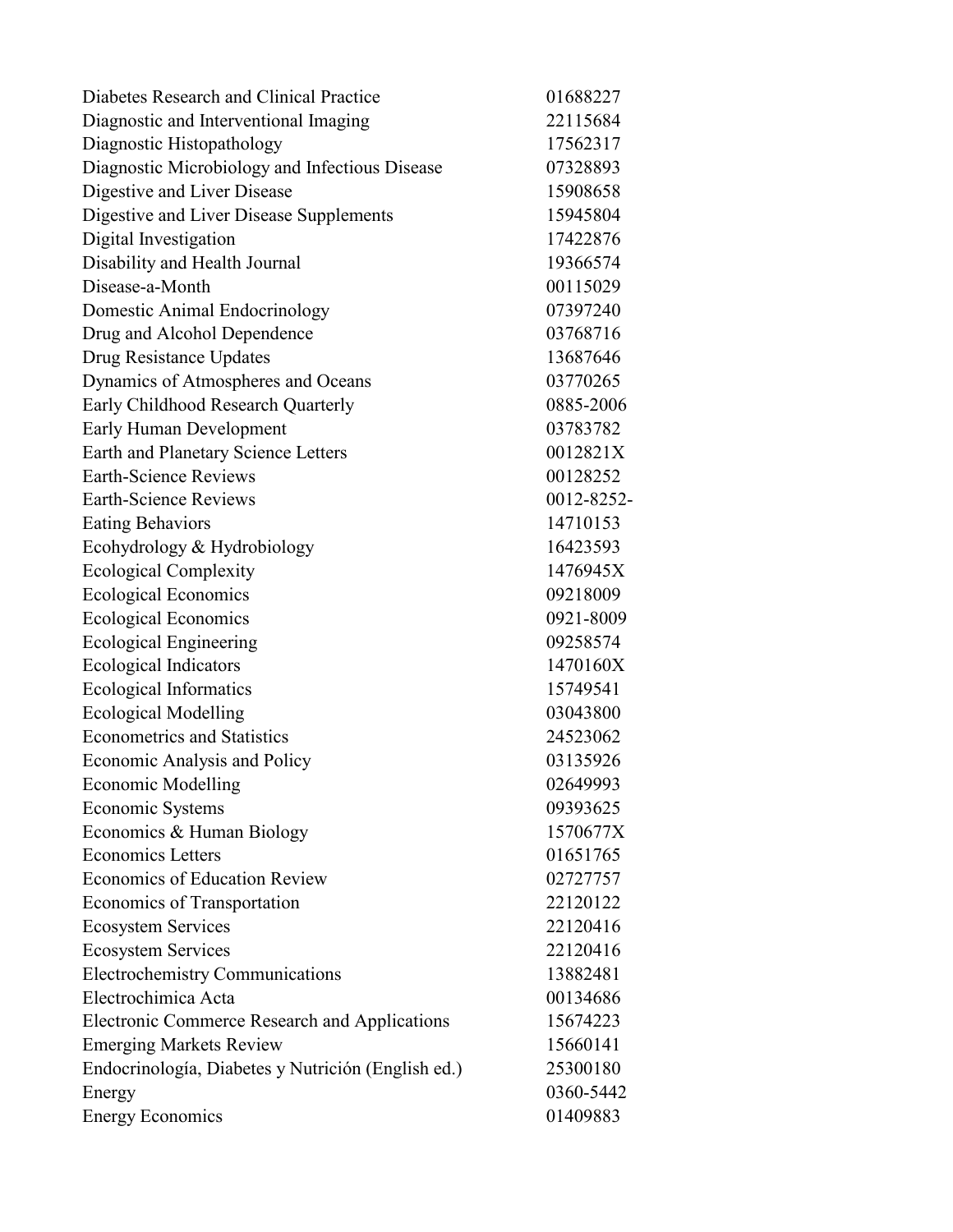| <b>Energy Policy</b>                                                  | 03014215  |
|-----------------------------------------------------------------------|-----------|
| <b>Energy Strategy Reviews</b>                                        | 2211467X  |
| EnergyChem                                                            | 25897780  |
| Enfermedades infecciosas y microbiologia clinica (English ed 2529993X |           |
| Enfermería Clínica (English Edition)                                  | 24451479  |
| Enfermería Intensiva (English ed.)                                    | 25299840  |
| <b>Engineering Geology</b>                                            | 00137952  |
| <b>Engineering Structures</b>                                         | 01410296  |
| <b>English for Specific Purposes</b>                                  | 0889-4906 |
| Environmental and Experimental Botany                                 | 00988472  |
| <b>Environmental Innovation and Societal Transitions</b>              | 22104224  |
| <b>Environmental Pollution</b>                                        | 0269-7491 |
| <b>Environmental Research</b>                                         | 0013-9351 |
| Environmental Science & Policy                                        | 1462-9011 |
| Epilepsy & Behavior                                                   | 15255050  |
| <b>Epilepsy Research</b>                                              | 09201211  |
| Estuarine, Coastal and Shelf Science                                  | 02727714  |
| Ethics, Medicine and Public Health                                    | 23525525  |
| European Annals of Otorhinolaryngology, Head and Neck Dis 18797296    |           |
| European Economic Review                                              | 00142921  |
| European Journal of Agronomy                                          | 11610301  |
| European Journal of Cancer                                            | 09598049  |
| European Journal of Cancer Supplements                                | 13596349  |
| European Journal of Cell Biology                                      | 01719335  |
| European Journal of Integrative Medicine                              | 18763820  |
| European Journal of Internal Medicine                                 | 09536205  |
| European Journal of Medical Genetics                                  | 17697212  |
| European Journal of Medicinal Chemistry                               | 02235234  |
| European Journal of Obstetrics & Gynecology and Reproduct 03012115    |           |
| European Journal of Oncology Nursing<br>14623889                      |           |
| European Journal of Paediatric Neurology                              | 10903798  |
| European Journal of Political Economy                                 | 01762680  |
| European Journal of Protistology                                      | 09324739  |
| European Journal of Radiology                                         | 0720048X  |
| European Journal of Soil Biology                                      | 11645563  |
| European Journal of Surgical Oncology                                 | 07487983  |
| European Journal of Vascular and Endovascular Surgery                 | 10785884  |
| European Management Journal                                           | 02632373  |
| European Neuropsychopharmacology                                      | 0924977X  |
| European Polymer Journal                                              | 00143057  |
| European Urology                                                      | 03022838  |
| <b>European Urology Focus</b>                                         | 24054569  |
| <b>European Urology Oncology</b>                                      | 25889311  |
| <b>European Urology Supplements</b>                                   | 15699056  |
|                                                                       |           |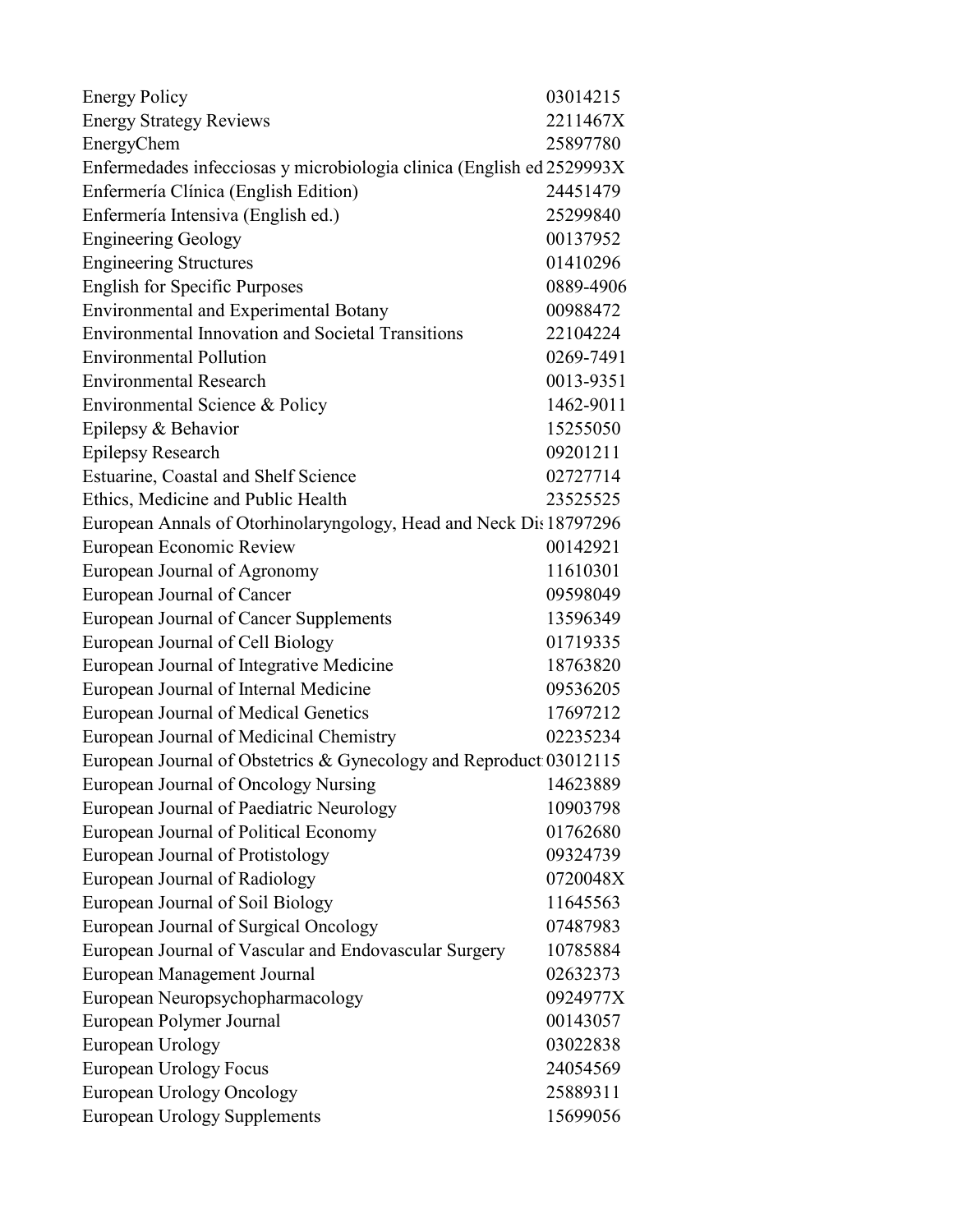| <b>Evaluation and Program Planning</b>                     | 01497189  |
|------------------------------------------------------------|-----------|
| <b>Evolution and Human Behavior</b>                        | 10905138  |
| <b>Experimental and Molecular Pathology</b>                | 00144800  |
| <b>Experimental Eye Research</b>                           | 00144835  |
| <b>Experimental Gerontology</b>                            | 05315565  |
| <b>Experimental Hematology</b>                             | 0301472X  |
| <b>Experimental Neurology</b>                              | 00144886  |
| <b>Expert Systems with Applications</b>                    | 09574174  |
| <b>Explorations in Economic History</b>                    | 00144983  |
| <b>EXPLORE</b>                                             | 15508307  |
| Fertility and Sterility                                    | 0015-0282 |
| Field Crops Research                                       | 03784290  |
| Field Mycology                                             | 14681641  |
| <b>Finance Research Letters</b>                            | 15446123  |
| Fish & Shellfish Immunology                                | 10504648  |
| <b>Fisheries Research</b>                                  | 01657836  |
| FlatChem                                                   | 24522627  |
| Flora                                                      | 03672530  |
| Fluid Phase Equilibria                                     | 03783812  |
| Focus on Powder Coatings                                   | 13645439  |
| Food and Bioproducts Processing                            | 09603085  |
| Food and Chemical Toxicology                               | 02786915  |
| Food Bioscience                                            | 22124292  |
| Food Chemistry                                             | 03088146  |
| Food Control                                               | 09567135  |
| Food Hydrocolloids                                         | 0268005X  |
| Food Microbiology                                          | 07400020  |
| Food Packaging and Shelf Life                              | 22142894  |
| Food Policy                                                | 03069192  |
| Food Quality and Preference                                | 09503293  |
| Food Research International                                | 09639969  |
| Food Structure                                             | 22133291  |
| Food Webs                                                  | 23522496  |
| Foot and Ankle Surgery                                     | 12687731  |
| Forensic Chemistry                                         | 24681709  |
| Forensic Imaging                                           | 26662256  |
| Forensic Science International                             | 03790738  |
| Forensic Science International                             | 0379-0738 |
| Forensic Science International: Digital Investigation      | 26662817  |
| Forensic Science International: Genetics                   | 18724973  |
| Forensic Science International: Genetics Supplement Series | 18751768  |
| <b>Forest Ecology and Management</b>                       | 03781127  |
| Forest Policy and Economics                                | 13899341  |
| Free Radical Biology and Medicine                          | 08915849  |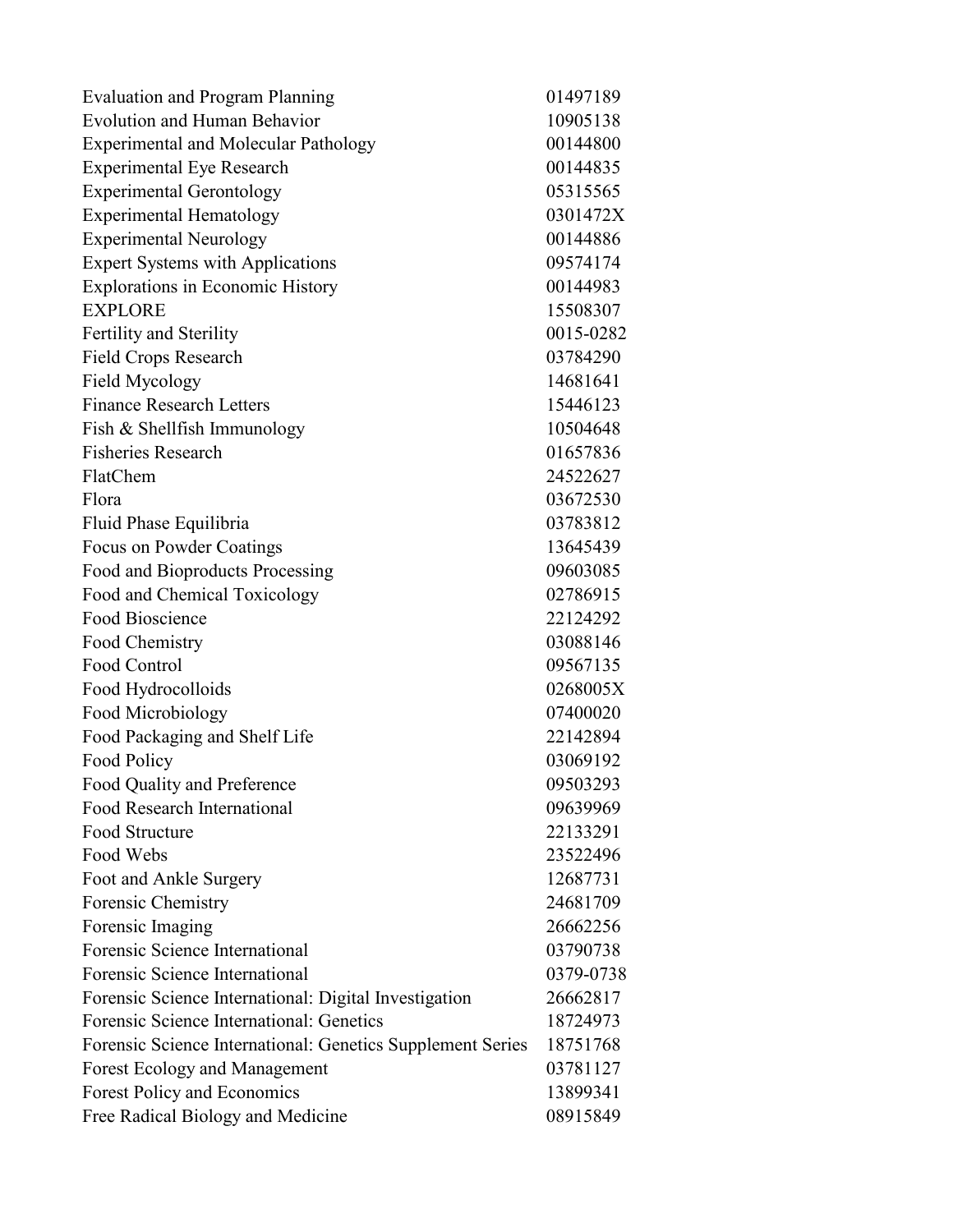| Fuel                                              | 00162361  |
|---------------------------------------------------|-----------|
| <b>Fuel Processing Technology</b>                 | 03783820  |
| <b>Fungal Biology</b>                             | 18786146  |
| <b>Fungal Biology Reviews</b>                     | 17494613  |
| <b>Fungal Ecology</b>                             | 17545048  |
| Fuss & Sprunggelenk                               | 16199987  |
| <b>Futures</b>                                    | 00163287  |
| Gait & Posture                                    | 09666362  |
| Games and Economic Behavior                       | 08998256  |
| Gastroenterología y Hepatología (English Edition) | 24443824  |
| Gastrointestinal Endoscopy                        | 00165107  |
| General and Comparative Endocrinology             | 0016-6480 |
| <b>General Hospital Psychiatry</b>                | 01638343  |
| Geobios                                           | 00166995  |
| Geochemistry                                      | 00092819  |
| Geochimica et Cosmochimica Acta                   | 00167037  |
| Geoderma                                          | 00167061  |
| Geoderma Regional                                 | 23520094  |
| Geoderma Regional                                 | 23520094  |
| Geoforum                                          | 00167185  |
| Geomechanics for Energy and the Environment       | 23523808  |
| Geomorphology                                     | 0169555X  |
| Geotextiles and Geomembranes                      | 02661144  |
| Geothermics                                       | 03756505  |
| <b>Geriatric Nursing</b>                          | 01974572  |
| Global and Planetary Change                       | 09218181  |
| Global Environmental Change                       | 0959-3780 |
| Global Finance Journal                            | 10440283  |
| Global Food Security                              | 22119124  |
| Gondwana Research                                 | 1342937X  |
| Government Information Quarterly                  | 0740624X  |
| Growth Hormone & IGF Research                     | 10966374  |
| Gynecologic Oncology                              | 00908258  |
| Gynécologie Obstétrique Fertilité & Sénologie     | 24687189  |
| Hand Surgery and Rehabilitation                   | 24681229  |
| Harmful Algae                                     | 15689883  |
| Health & Place                                    | 13538292  |
| <b>Health Policy</b>                              | 01688510  |
| Health Policy and Technology                      | 22118837  |
| Healthcare                                        | 22130764  |
| Heart & Lung                                      | 01479563  |
| Heart, Lung and Circulation                       | 14439506  |
| Hepatobiliary & Pancreatic Diseases International | 14993872  |
| <b>High Energy Density Physics</b>                | 15741818  |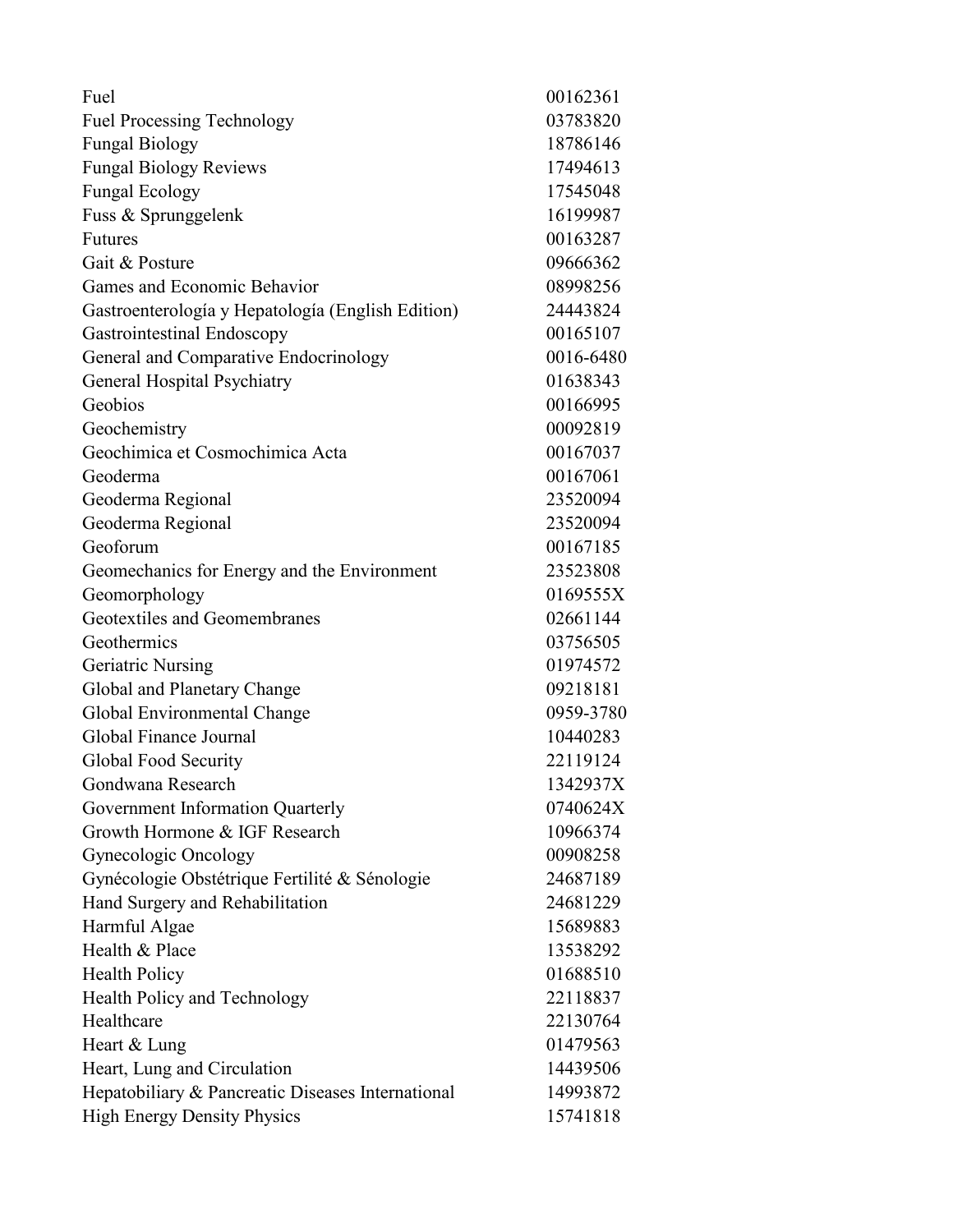| Human Movement Science<br>01679457                                    |          |
|-----------------------------------------------------------------------|----------|
|                                                                       |          |
| Human Pathology                                                       | 00468177 |
| Human Resource Management Review<br>10534822                          |          |
| Hydrometallurgy<br>0304386X                                           |          |
| 00191035<br>Icarus                                                    |          |
| Immunity<br>1074-7613                                                 |          |
| Immunobiology<br>01712985                                             |          |
| <b>Immunology Letters</b><br>01652478                                 |          |
| <b>Industrial Crops and Products</b><br>09266690                      |          |
| <b>Industrial Marketing Management</b><br>00198501                    |          |
| Infection, Disease & Health<br>24680451                               |          |
| Infection, Genetics and Evolution<br>15671348                         |          |
| 03787206<br>Information & Management                                  |          |
| Information and Organization<br>14717727                              |          |
| Information Economics and Policy<br>01676245                          |          |
| <b>Information Systems</b><br>03064379                                |          |
| Infrared Physics & Technology<br>13504495                             |          |
| 00201383<br>Injury                                                    |          |
| Innovative Food Science & Emerging Technologies<br>14668564           |          |
| 13877003<br>Inorganic Chemistry Communications                        |          |
| Inorganica Chimica Acta<br>00201693                                   |          |
| Insect Biochemistry and Molecular Biology<br>09651748                 |          |
| Insurance: Mathematics and Economics<br>01676687                      |          |
| 09643397<br>Intensive and Critical Care Nursing                       |          |
| <b>International Business Review</b><br>09695931                      |          |
| <b>International Business Review</b><br>09695931                      |          |
| <b>International Dairy Journal</b><br>09586946                        |          |
| <b>International Economics</b><br>21107017                            |          |
| <b>International Emergency Nursing</b><br>1755599X                    |          |
| International Immunopharmacology<br>15675769                          |          |
| International J of Cardiology<br>0167-5273                            |          |
| International J of Hospitality Management<br>0278-4319                |          |
| International J of Hydrogen Energy<br>0360-3199                       |          |
| International J of Radiation Oncology, Biology, Physics<br>0360-3016  |          |
| International Journal for Parasitology<br>00207519                    |          |
| International Journal of Accounting Information Systems<br>14670895   |          |
| International Journal of Antimicrobial Agents<br>09248579             |          |
| International Journal of Applied Earth Observation and Geoin 03032434 |          |
| International Journal of Cardiology<br>01675273                       |          |
| International Journal of Coal Geology<br>01665162                     |          |
| International Journal of Disaster Risk Reduction<br>22124209          |          |
| 09553959<br>International Journal of Drug Policy                      |          |
| International Journal of Food Microbiology<br>01681605                |          |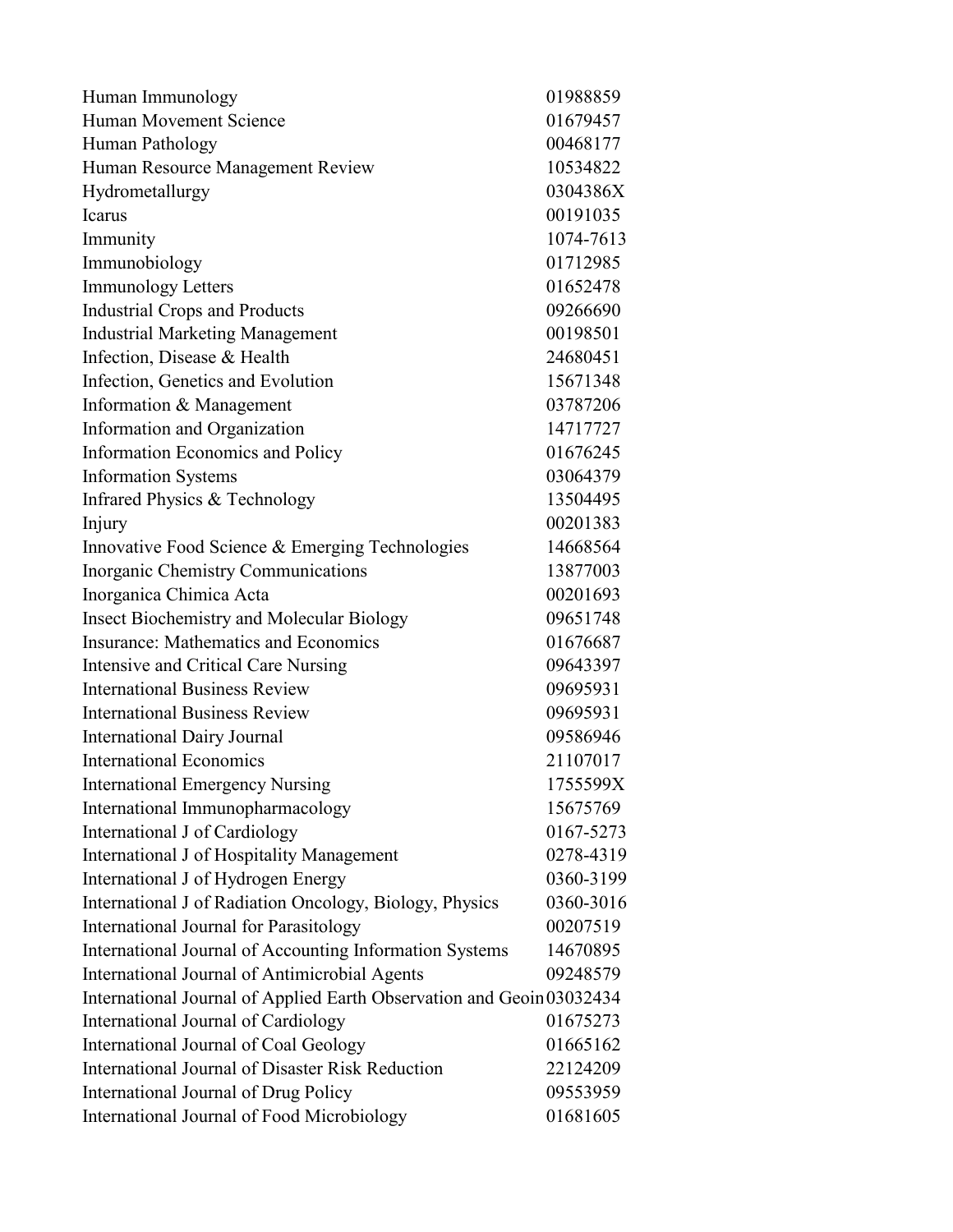| International Journal of Forecasting                                  | 01692070  |
|-----------------------------------------------------------------------|-----------|
| International Journal of Gastronomy and Food Science                  | 1878450X  |
| International Journal of Greenhouse Gas Control                       | 17505836  |
| International Journal of Hospitality Management                       | 02784319  |
| International Journal of Hydrogen Energy                              | 03603199  |
| International Journal of Hygiene and Environmental Health             | 14384639  |
| International Journal of Industrial Organization                      | 01677187  |
| International Journal of Information Management                       | 02684012  |
| International Journal of Intercultural Relations                      | 01471767  |
| International Journal of Law and Psychiatry                           | 01602527  |
| International Journal of Mass Spectrometry                            | 13873806  |
| International Journal of Medical Informatics                          | 13865056  |
| International Journal of Medical Microbiology                         | 14384221  |
| International Journal of Non-Linear Mechanics                         | 00207462  |
| <b>International Journal of Nursing Studies</b>                       | 00207489  |
| International Journal of Obstetric Anesthesia                         | 0959289X  |
| International Journal of Oral and Maxillofacial Surgery               | 09015027  |
| International Journal of Orthopaedic and Trauma Nursing               | 18781241  |
| International Journal of Osteopathic Medicine                         | 17460689  |
| International Journal of Paleopathology                               | 18799817  |
| International Journal of Pediatric Otorhinolaryngology                | 01655876  |
| International Journal of Pediatric Otorhinolaryngology Case R25889109 |           |
| International Journal of Production Economics                         | 09255273  |
| International Journal of Project Management                           | 02637863  |
| International Journal of Refrigeration                                | 01407007  |
| International Journal of Research in Marketing                        | 01678116  |
| International Journal of Rock Mechanics and Mining Science: 13651609  |           |
| International Journal of Sediment Research                            | 10016279  |
| International Journal of Surgery                                      | 17439191  |
| International Review of Economics & Finance                           | 10590560  |
| International Review of Economics Education                           | 14773880  |
| <b>International Review of Financial Analysis</b>                     | 10575219  |
| International Review of Law and Economics                             | 01448188  |
| <b>Internet of Things</b>                                             | 25426605  |
| <b>IRBM</b>                                                           | 19590318  |
| <b>IRBM News</b>                                                      | 19597568  |
| <b>ISA</b> Transactions                                               | 00190578  |
| ISPRS Journal of Photogrammetry and Remote Sensing                    | 09242716  |
| J of Adolescence                                                      | 0140-1971 |
| J of Adolescent Health                                                | 1054-139X |
| J of Allergy and Clinical Immunology                                  | 0091-6749 |
| J of Applied Developmental Psychology                                 | 0193-3973 |
| J of Archaeological Science                                           | 0305-4403 |
| J of Arthroplasty                                                     | 0883-5403 |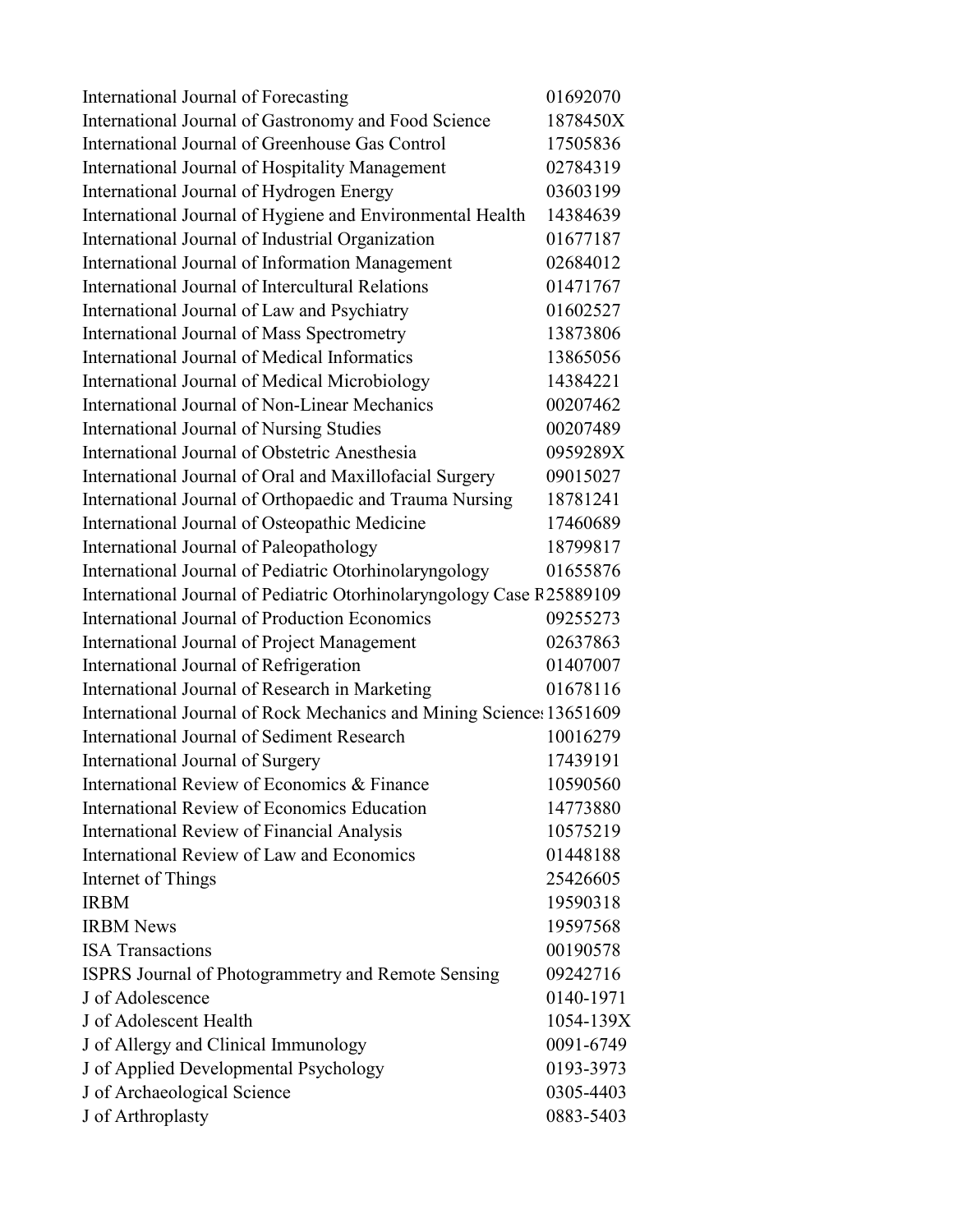| J of Cleaner Production                                              | 0959-6526 |
|----------------------------------------------------------------------|-----------|
| J of Criminal Justice                                                | 0047-2352 |
| J of Emergency Nursing                                               | 0099-1767 |
| J of Environmental Management                                        | 0301-4797 |
| J of Environmental Psychology                                        | 0272-4944 |
| J of Ethnopharmacology                                               | 0378-8741 |
| J of Experimental Marine Biology and Ecology                         | 0022-0981 |
| J of Experimental Social Psychology                                  | 0022-1031 |
| J of Financial Economics                                             | 0304-405X |
| J of Hazardous Materials                                             | 0304-3894 |
| J of Hepatology                                                      | 0168-8278 |
| J of Historical Geography                                            | 0305-7488 |
| J of Human Evolution                                                 | 0047-2484 |
| J of Memory and Language                                             | 0749-596X |
| J of Pain and Symptom Management                                     | 0885-3924 |
| J of Phonetics                                                       | 0095-4470 |
| J of Power Sources                                                   | 0378-7753 |
| J of Pragmatics                                                      | 0378-2166 |
| J of Research in Personality                                         | 0092-6566 |
| J of School Psychology                                               | 0022-4405 |
| J of Second Language Writing                                         | 1060-3743 |
| J of Substance Abuse Treatment                                       | 0740-5472 |
| J of the Academy of Nutrition and Dietetics                          | 2212-2672 |
| J of the American Academy of Dermatology                             | 0190-9622 |
| J of Transport Geography                                             | 0966-6923 |
| J of Volcanology and Geothermal Research                             | 0377-0273 |
| Japan and the World Economy                                          | 09221425  |
| Joint Bone Spine                                                     | 1297319X  |
| Journal de Mycologie Médicale                                        | 11565233  |
| Journal de Pédiatrie et de Puériculture                              | 09877983  |
| Journal for Nature Conservation                                      | 16171381  |
| Journal of Accounting and Economics                                  | 01654101  |
| Journal of Accounting and Public Policy                              | 02784254  |
| Journal of Accounting Education                                      | 07485751  |
| Journal of Adolescence                                               | 01401971  |
| Journal of Adolescent Health                                         | 1054139X  |
| Journal of Aerosol Science                                           | 00218502  |
| Journal of Affective Disorders                                       | 01650327  |
| Journal of African Earth Sciences                                    | 1464343X  |
| Journal of Aging Studies                                             | 08904065  |
| Journal of Air Transport Management                                  | 09696997  |
| Journal of Allergy and Clinical Immunology                           | 00916749  |
| Journal of American Association for Pediatric Ophthalmology 10918531 |           |
| Journal of Analytical and Applied Pyrolysis                          | 01652370  |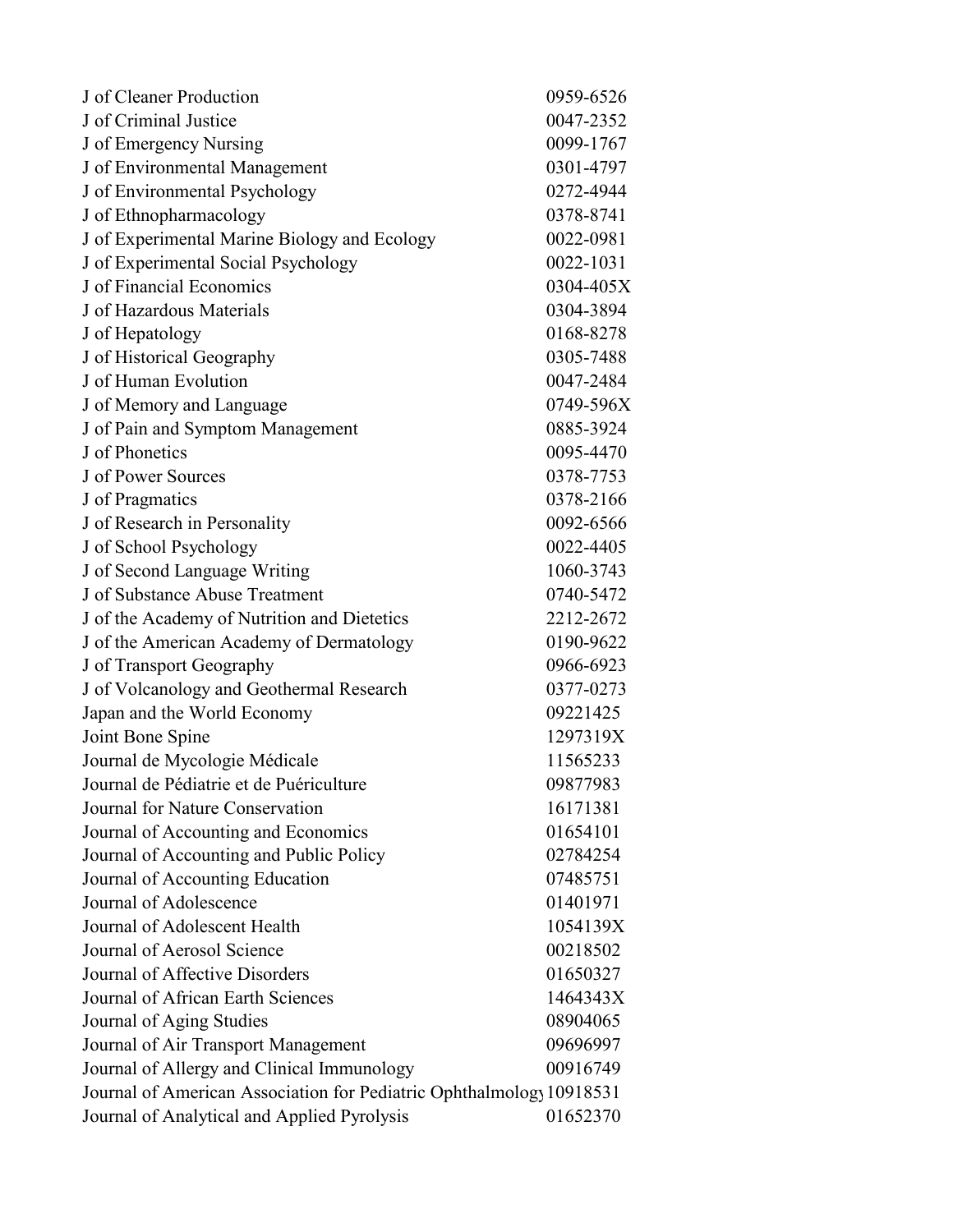| Journal of Anesthesia History                                       | 23524529 |
|---------------------------------------------------------------------|----------|
| Journal of Anxiety Disorders                                        | 08876185 |
| Journal of Applied Geophysics                                       | 09269851 |
| Journal of Applied Research on Medicinal and Aromatic Plan 22147861 |          |
| Journal of Arid Environments                                        | 01401963 |
| Journal of Arthroscopy and Joint Surgery                            | 22149635 |
| Journal of Asian Earth Sciences                                     | 13679120 |
| Journal of Asian Economics                                          | 10490078 |
| Journal of Asia-Pacific Entomology                                  | 12268615 |
| Journal of Atmospheric and Solar-Terrestrial Physics                | 13646826 |
| Journal of Autoimmunity                                             | 08968411 |
| Journal of Banking & Finance                                        | 03784266 |
| Journal of Behavior Therapy and Experimental Psychiatry             | 00057916 |
| Journal of Behavioral and Experimental Economics                    | 22148043 |
| Journal of Behavioral and Experimental Finance                      | 22146350 |
| Journal of Biomechanics                                             | 00219290 |
| Journal of Biomedical Informatics                                   | 15320464 |
| Journal of Bodywork and Movement Therapies                          | 13608592 |
| Journal of Building Engineering                                     | 23527102 |
| Journal of Business Research                                        | 01482963 |
| Journal of Business Venturing                                       | 08839026 |
| Journal of Business Venturing Insights                              | 23526734 |
| Journal of Cancer Policy                                            | 22135383 |
| Journal of Cardiac Failure                                          | 10719164 |
| Journal of Cardiology                                               | 09145087 |
| Journal of Cardiology Cases                                         | 18785409 |
| Journal of Cardiothoracic and Vascular Anesthesia                   | 10530770 |
| Journal of Cardiovascular Computed Tomography                       | 19345925 |
| Journal of Cereal Science                                           | 07335210 |
| Journal of Chiropractic Medicine                                    | 15563707 |
| Journal of Choice Modelling                                         | 17555345 |
| Journal of Chromatography A                                         | 00219673 |
| Journal of Chromatography B                                         | 15700232 |
| Journal of Clinical and Experimental Hepatology                     | 09736883 |
| Journal of Clinical Anesthesia                                      | 09528180 |
| Journal of Clinical Epidemiology                                    | 08954356 |
| Journal of Clinical Lipidology                                      | 19332874 |
| Journal of Clinical Neuroscience                                    | 09675868 |
| Journal of Clinical Orthopaedics and Trauma                         | 09765662 |
| Journal of Clinical Virology                                        | 13866532 |
| Journal of Colloid and Interface Science                            | 00219797 |
| Journal of Commodity Markets                                        | 24058513 |
| Journal of Communication Disorders                                  | 00219924 |
| Journal of Comparative Economics                                    | 01475967 |
|                                                                     |          |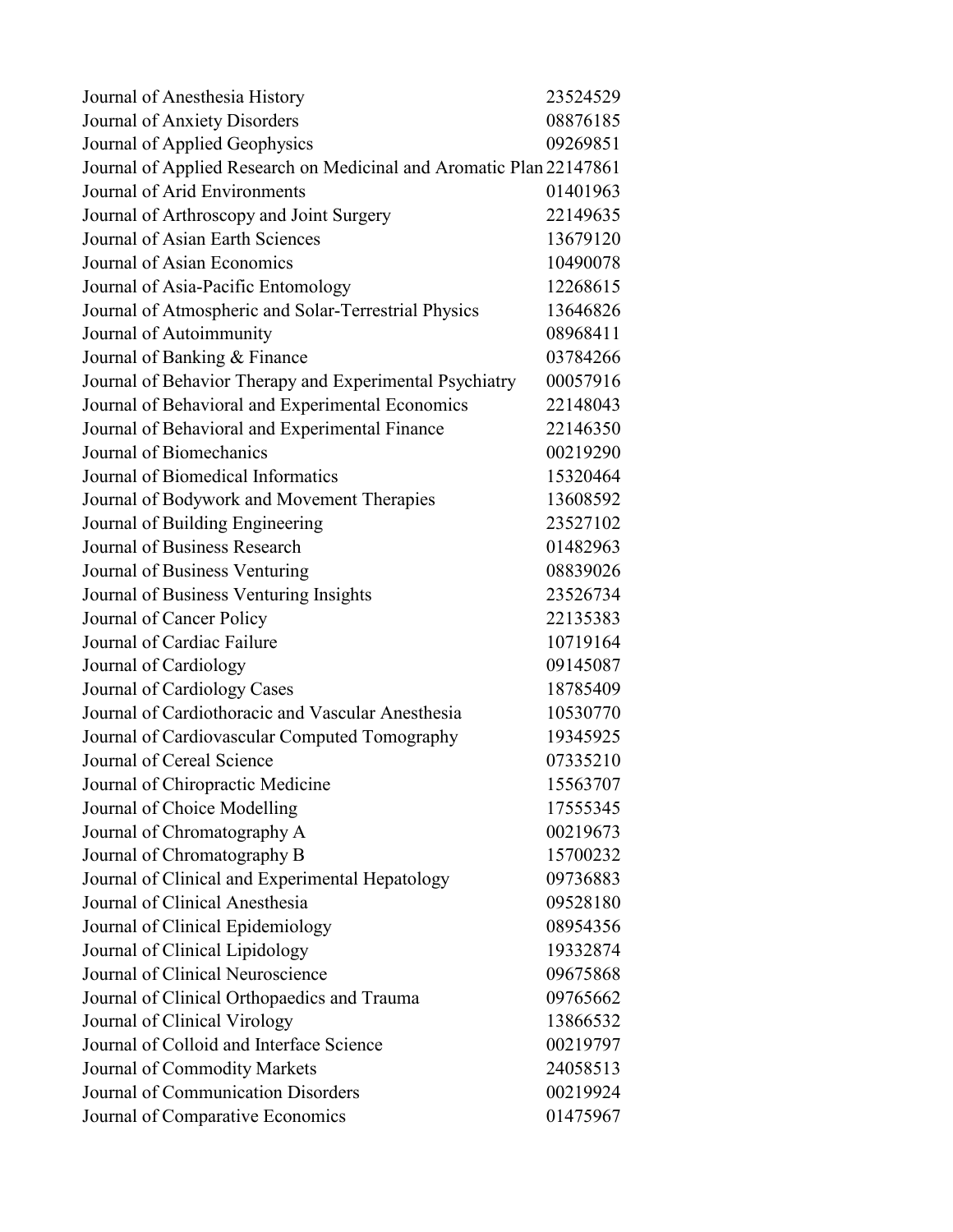| Journal of Comparative Pathology                       | 00219975 |
|--------------------------------------------------------|----------|
| Journal of Computational Physics                       | 00219991 |
| Journal of Contaminant Hydrology                       | 01697722 |
| Journal of Contemporary Accounting & Economics         | 18155669 |
| Journal of Contextual Behavioral Science               | 22121447 |
| Journal of Co-operative Organization and Management    | 2213297X |
| Journal of Corporate Finance                           | 09291199 |
| Journal of Cranio-Maxillofacial Surgery                | 10105182 |
| Journal of Critical Care                               | 08839441 |
| Journal of Crystal Growth                              | 00220248 |
| Journal of Cultural Heritage                           | 12962074 |
| Journal of Cystic Fibrosis                             | 15691993 |
| Journal of Dentistry                                   | 03005712 |
| Journal of Dermatological Science                      | 09231811 |
| Journal of Destination Marketing & Management          | 2212571X |
| Journal of Development Economics                       | 03043878 |
| Journal of Diabetes and its Complications              | 10568727 |
| Journal of Econometrics                                | 03044076 |
| Journal of Economic Behavior & Organization            | 01672681 |
| Journal of Economic Dynamics and Control               | 01651889 |
| Journal of Economic Psychology                         | 01674870 |
| Journal of Economic Theory                             | 00220531 |
| Journal of Economics and Business                      | 01486195 |
| Journal of Electroanalytical Chemistry                 | 15726657 |
| Journal of Electrocardiology                           | 00220736 |
| Journal of Electromyography and Kinesiology            | 10506411 |
| Journal of Electron Spectroscopy and Related Phenomena | 03682048 |
| Journal of Electrostatics                              | 03043886 |
| Journal of Emergency Nursing                           | 00991767 |
| Journal of Empirical Finance                           | 09275398 |
| Journal of Engineering and Technology Management       | 09234748 |
| Journal of Environmental Economics and Management      | 00950696 |
| Journal of Environmental Radioactivity                 | 0265931X |
| Journal of Equine Veterinary Science                   | 07370806 |
| Journal of Evidence Based Dental Practice              | 15323382 |
| Journal of Exotic Pet Medicine                         | 15575063 |
| Journal of Experimental Marine Biology and Ecology     | 00220981 |
| Journal of Family Business Strategy                    | 18778585 |
| Journal of Financial Economics                         | 0304405X |
| Journal of Financial Intermediation                    | 10429573 |
| Journal of Financial Markets                           | 13864181 |
| Journal of Financial Stability                         | 15723089 |
| Journal of Fluency Disorders                           | 0094730X |
| Journal of Fluorine Chemistry                          | 00221139 |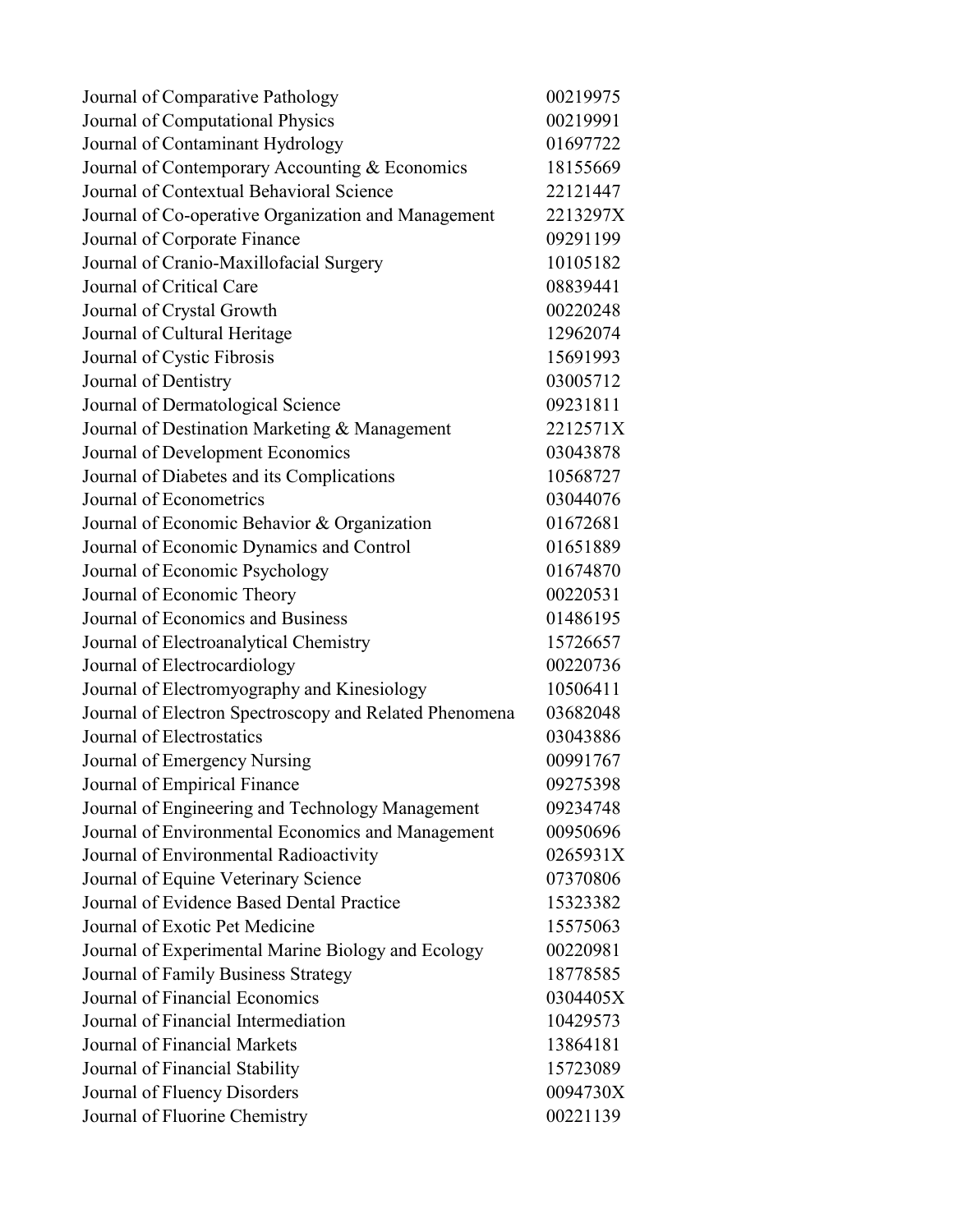| Journal of Food Composition and Analysis                                | 08891575 |
|-------------------------------------------------------------------------|----------|
| Journal of Food Engineering                                             | 02608774 |
| Journal of Forensic and Legal Medicine                                  | 1752928X |
| Journal of Forensic Radiology and Imaging                               | 22124780 |
| Journal of Functional Foods                                             | 17564646 |
| Journal of Geochemical Exploration                                      | 03756742 |
| Journal of Geodynamics                                                  | 02643707 |
| Journal of Geometry and Physics                                         | 03930440 |
| Journal of Geriatric Oncology                                           | 18794068 |
| Journal of Global Antimicrobial Resistance                              | 22137165 |
| Journal of Gynecology Obstetrics and Human Reproduction                 | 24687847 |
| Journal of Hand Therapy                                                 | 08941130 |
| Journal of Health Economics                                             | 01676296 |
| Journal of Hepatology                                                   | 01688278 |
| Journal of Herbal Medicine                                              | 22108033 |
| Journal of High Energy Astrophysics                                     | 22144048 |
| Journal of Hospital Infection                                           | 01956701 |
| Journal of Hospitality and Tourism Management                           | 14476770 |
| Journal of Hospitality, Leisure, Sport & Tourism Education              | 14738376 |
| Journal of Housing Economics                                            | 10511377 |
| Journal of Human Evolution                                              | 00472484 |
| Journal of Hydrology                                                    | 00221694 |
| Journal of Immunology and Regenerative Medicine                         | 24684988 |
| Journal of Industrial Information Integration                           | 2452414X |
| Journal of Infection                                                    | 01634453 |
| Journal of Infection and Chemotherapy                                   | 1341321X |
| Journal of Inorganic Biochemistry                                       | 01620134 |
| Journal of Insect Physiology                                            | 00221910 |
| Journal of Integrative Agriculture                                      | 20953119 |
| Journal of Integrative Medicine                                         | 20954964 |
| Journal of Interactive Marketing                                        | 10949968 |
| Journal of International Accounting, Auditing and Taxation              | 10619518 |
| Journal of International Economics                                      | 00221996 |
| Journal of International Financial Markets, Institutions and M 10424431 |          |
| Journal of International Management                                     | 10754253 |
| Journal of International Money and Finance                              | 02615606 |
| Journal of Interprofessional Education & Practice                       | 24054526 |
| Journal of Invertebrate Pathology                                       | 00222011 |
| Journal of Luminescence                                                 | 00222313 |
| Journal of Macroeconomics                                               | 01640704 |
| Journal of Magnetic Resonance                                           | 10907807 |
| Journal of Magnetism and Magnetic Materials                             | 03048853 |
| Journal of Manipulative and Physiological Therapeutics                  | 01614754 |
| Journal of Marine Systems                                               | 09247963 |
|                                                                         |          |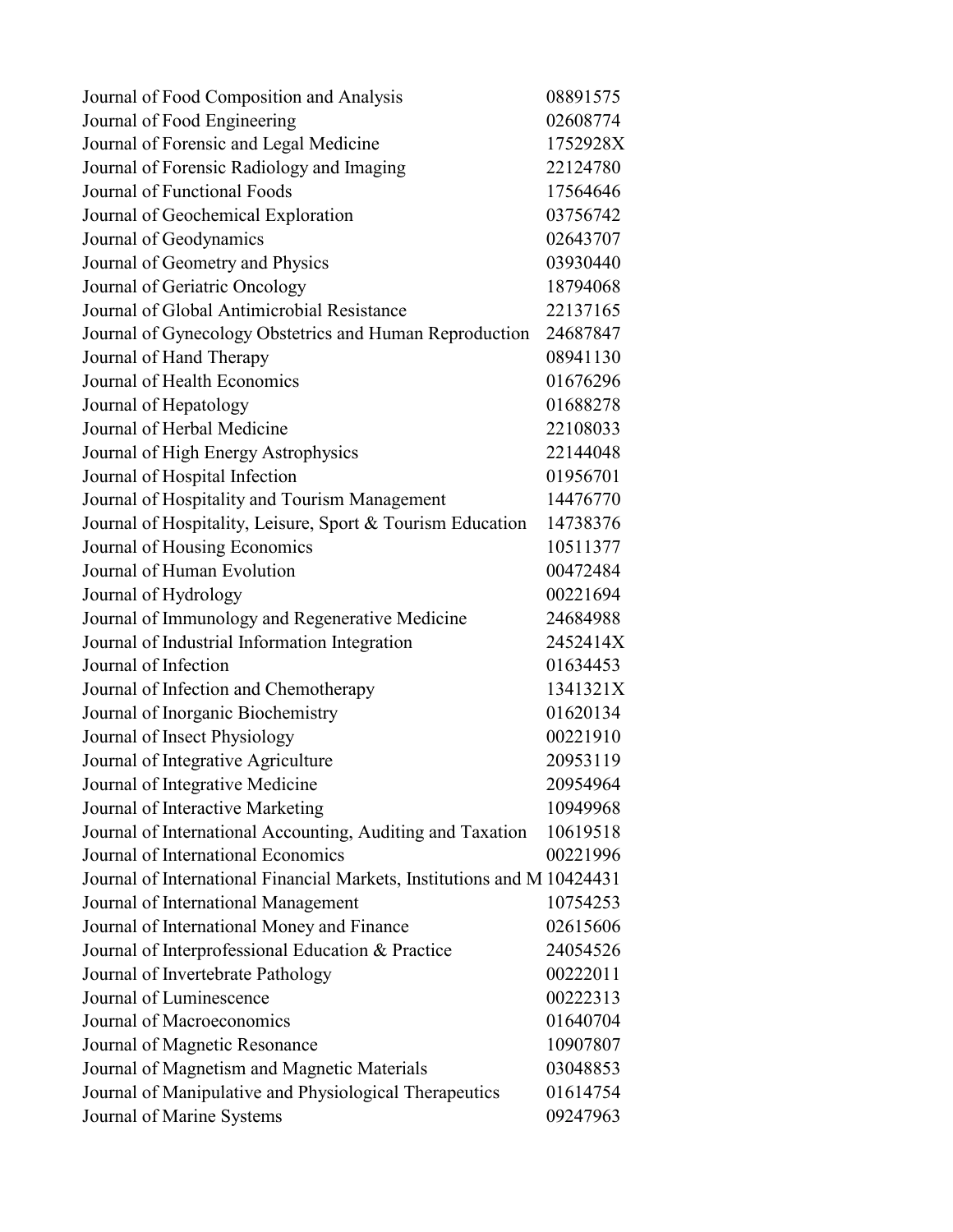| Journal of Mathematical Economics                                      | 03044068 |
|------------------------------------------------------------------------|----------|
| Journal of Molecular and Cellular Cardiology                           | 00222828 |
| Journal of Molecular Graphics and Modelling                            | 10933263 |
| Journal of Molecular Liquids                                           | 01677322 |
| Journal of Molecular Spectroscopy                                      | 00222852 |
| Journal of Molecular Structure                                         | 00222860 |
| Journal of Monetary Economics                                          | 03043932 |
| Journal of Multinational Financial Management                          | 1042444X |
| Journal of Natural Gas Science and Engineering                         | 18755100 |
| Journal of Neonatal Nursing                                            | 13551841 |
| Journal of Neuroimmunology                                             | 01655728 |
| Journal of Neurolinguistics                                            | 09116044 |
| Journal of Neuroradiology                                              | 01509861 |
| Journal of Nuclear Materials                                           | 00223115 |
| Journal of Nutrition Education and Behavior                            | 14994046 |
| Journal of Obsessive-Compulsive and Related Disorders                  | 22113649 |
| Journal of Oral and Maxillofacial Surgery, Medicine, and Patl 22125558 |          |
| Journal of Oral Biology and Craniofacial Research                      | 22124268 |
| Journal of Oral Biosciences                                            | 13490079 |
| Journal of Organometallic Chemistry                                    | 0022328X |
| Journal of Orthopaedics                                                | 0972978X |
| Journal of Outdoor Recreation and Tourism                              | 22130780 |
| Journal of Pain and Symptom Management                                 | 08853924 |
| Journal of Pediatric and Adolescent Gynecology                         | 10833188 |
| Journal of Pediatric Health Care                                       | 08915245 |
| Journal of Pediatric Nursing                                           | 08825963 |
| Journal of Pediatric Surgery                                           | 00223468 |
| Journal of Pediatric Urology                                           | 14775131 |
| Journal of PeriAnesthesia Nursing                                      | 10899472 |
| Journal of Petroleum Science and Engineering                           | 09204105 |
| Journal of Pharmaceutical and Biomedical Analysis                      | 07317085 |
| Journal of Photochemistry and Photobiology A: Chemistry                | 10106030 |
| Journal of Photochemistry and Photobiology B: Biology                  | 10111344 |
| Journal of Photochemistry and Photobiology C: Photochemist 13895567    |          |
| Journal of Physics and Chemistry of Solids                             | 00223697 |
| Journal of Plant Physiology                                            | 01761617 |
| Journal of Plastic, Reconstructive & Aesthetic Surgery                 | 17486815 |
| Journal of Policy Modeling                                             | 01618938 |
| <b>Journal of Power Sources</b>                                        | 03787753 |
| Journal of Professional Nursing                                        | 87557223 |
| Journal of Prosthodontic Research                                      | 18831958 |
| Journal of Proteomics                                                  | 18743919 |
| Journal of Psychiatric Research                                        | 00223956 |
| Journal of Psychosomatic Research                                      | 00223999 |
|                                                                        |          |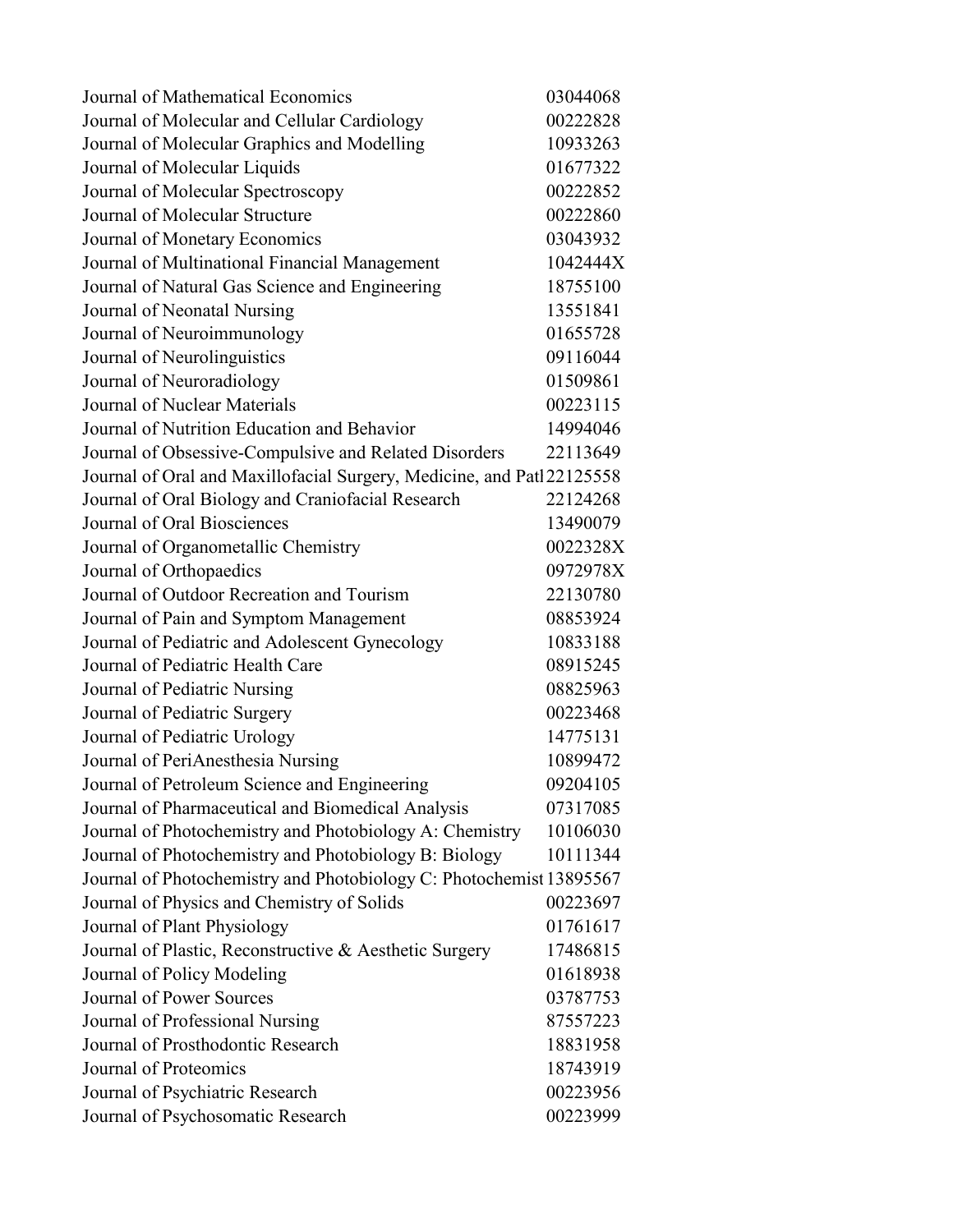| Journal of Public Economics                                          | 00472727 |
|----------------------------------------------------------------------|----------|
| Journal of Purchasing and Supply Management                          | 14784092 |
| Journal of Quantitative Spectroscopy and Radiative Transfer 00224073 |          |
| Journal of Radiology Nursing                                         | 15460843 |
| Journal of Rail Transport Planning & Management                      | 22109706 |
| Journal of Rare Earths                                               | 10020721 |
| Journal of Reproductive Immunology                                   | 01650378 |
| Journal of Retailing                                                 | 00224359 |
| Journal of Retailing and Consumer Services                           | 09696989 |
| Journal of Rural Studies                                             | 07430167 |
| Journal of Safety Research                                           | 00224375 |
| Journal of Science and Medicine in Sport                             | 14402440 |
| Journal of Sea Research                                              | 13851101 |
| Journal of Shoulder and Elbow Surgery                                | 10582746 |
| Journal of Solid State Chemistry                                     | 00224596 |
| Journal of Sound and Vibration                                       | 0022460X |
| Journal of South American Earth Sciences                             | 08959811 |
| Journal of Space Safety Engineering                                  | 24688967 |
| Journal of Stomatology, Oral and Maxillofacial Surgery               | 24687855 |
| Journal of Stored Products Research                                  | 0022474X |
| Journal of Stroke and Cerebrovascular Diseases                       | 10523057 |
| Journal of Structural Geology                                        | 01918141 |
| Journal of Substance Abuse Treatment                                 | 07405472 |
| Journal of Surgical Education                                        | 19317204 |
| Journal of Surgical Research                                         | 00224804 |
| Journal of Terramechanics                                            | 00224898 |
| Journal of the Academy of Nutrition and Dietetics                    | 22122672 |
| Journal of the American Academy of Dermatology                       | 01909622 |
| Journal of the American College of Surgeons                          | 10727515 |
| Journal of the American Society of Cytopathology                     | 22132945 |
| Journal of the Japanese and International Economies                  | 08891583 |
| Journal of the Neurological Sciences                                 | 0022510X |
| Journal of the World Federation of Orthodontists                     | 22124438 |
| Journal of Theoretical Biology                                       | 00225193 |
| Journal of Thermal Biology                                           | 03064565 |
| Journal of Tissue Viability                                          | 0965206X |
| Journal of Trace Elements in Medicine and Biology                    | 0946672X |
| Journal of Transport & Health                                        | 22141405 |
| Journal of Urban Economics                                           | 00941190 |
| Journal of Vascular Nursing                                          | 10620303 |
| Journal of Vascular Surgery: Venous and Lymphatic Disorder 2213333X  |          |
| Journal of Veterinary Behavior                                       | 15587878 |
| Journal of Veterinary Cardiology                                     | 17602734 |
| Journal of Virological Methods                                       | 01660934 |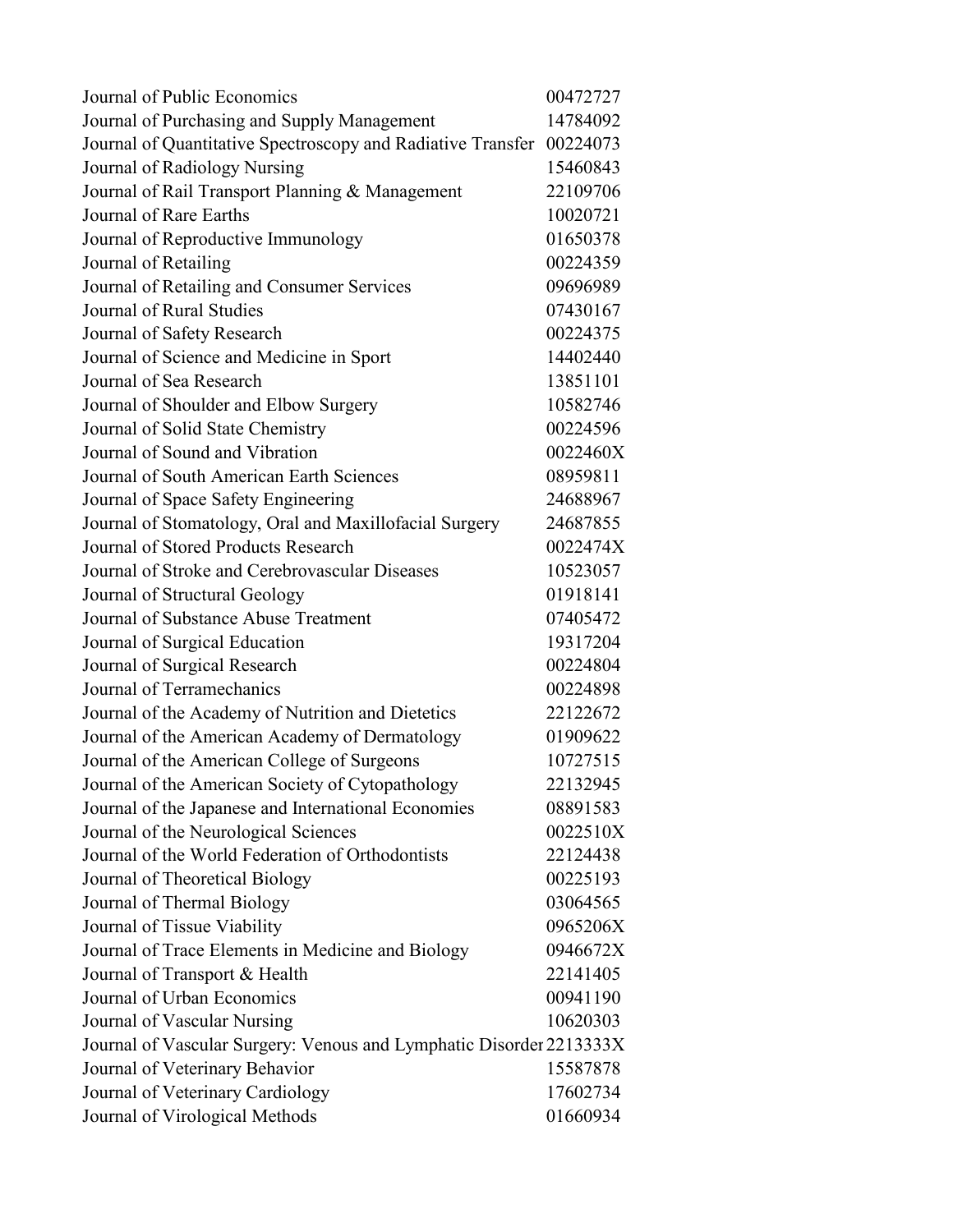| Journal of Visceral Surgery                    | 18787886  |
|------------------------------------------------|-----------|
| Journal of Vocational Behavior                 | 00018791  |
| Journal of Voice                               | 08921997  |
| Journal of Volcanology and Geothermal Research | 03770273  |
| Journal of World Business                      | 10909516  |
| Kinésithérapie, la Revue                       | 17790123  |
| La Presse Médicale                             | 07554982  |
| La Revue de Médecine Interne                   | 02488663  |
| Labour Economics                               | 09275371  |
| Land Use Policy                                | 02648377  |
| Landscape and Urban Planning                   | 01692046  |
| Legal Medicine                                 | 13446223  |
| Leukemia Research                              | 01452126  |
| L'Évolution Psychiatrique                      | 00143855  |
| Life Sciences                                  | 00243205  |
| Life Sciences in Space Research                | 22145524  |
| Limnologica                                    | 00759511  |
| Lingua                                         | 0024-3841 |
| Linguistics and Education                      | 0898-5898 |
| Lithos                                         | 00244937  |
| Livestock Science                              | 18711413  |
| Long Range Planning                            | 00246301  |
| Lung Cancer                                    | 01695002  |
| <b>LWT</b>                                     | 00236438  |
| Magnetic Resonance Imaging                     | 0730725X  |
| <b>Management Accounting Research</b>          | 10445005  |
| Marine and Petroleum Geology                   | 02648172  |
| Marine Chemistry                               | 03044203  |
| Marine Environmental Research                  | 01411136  |
| Marine Genomics                                | 18747787  |
| Marine Geology                                 | 00253227  |
| Marine Micropaleontology                       | 03778398  |
| Marine Policy                                  | 0308597X  |
| Marine Pollution Bulletin                      | 0025326X  |
| Materials Characterization                     | 10445803  |
| Materials Chemistry and Physics                | 02540584  |
| Materials Science and Engineering: B           | 09215107  |
| Materials Today                                | 13697021  |
| Materials Today Nano                           | 25888420  |
| <b>Materials Today Physics</b>                 | 25425293  |
| <b>Mathematical Biosciences</b>                | 00255564  |
| <b>Mathematical Social Sciences</b>            | 01654896  |
| Maturitas                                      | 03785122  |
| Measurement                                    | 02632241  |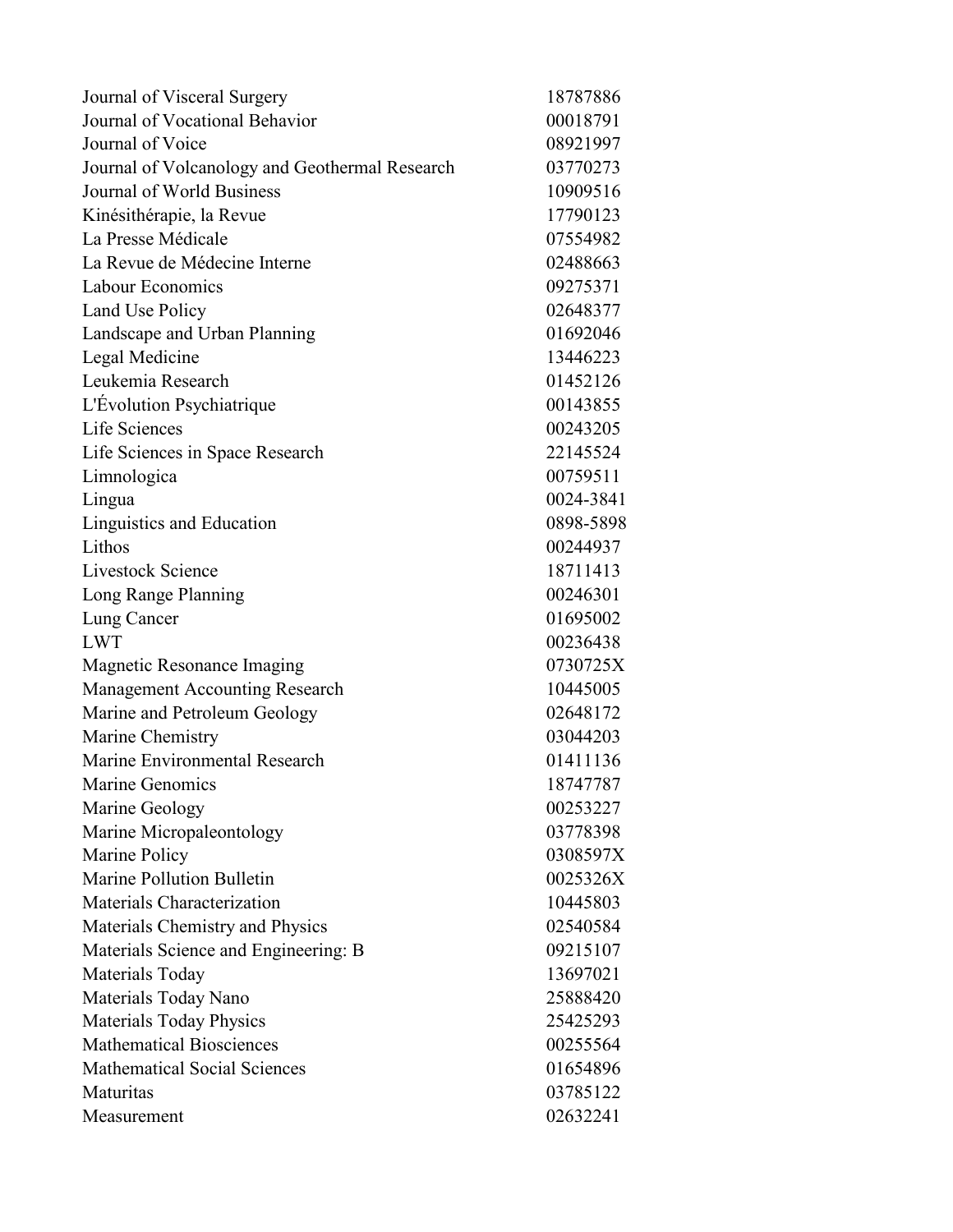| <b>Meat Science</b>                                | 03091740  |
|----------------------------------------------------|-----------|
| Médecine & Droit                                   | 12467391  |
| Médecine de Catastrophe - Urgences Collectives     | 12798479  |
| Médecine et Maladies Infectieuses                  | 0399077X  |
| Médecine Nucléaire                                 | 09281258  |
| Medical Engineering & Physics                      | 13504533  |
| Medical Hypotheses                                 | 03069877  |
| Medical Image Analysis                             | 13618415  |
| Medical Journal Armed Forces India                 | 03771237  |
| Medicina Clínica (English Edition)                 | 23870206  |
| Medicina Intensiva (English Edition)               | 21735727  |
| Medicine                                           | 13573039  |
| Mendeleev Communications                           | 09599436  |
| Mental Health & Prevention                         | 22126570  |
| Mental Health and Physical Activity                | 17552966  |
| Metabolism                                         | 00260495  |
| Microbes and Infection                             | 12864579  |
| Microbial Pathogenesis                             | 08824010  |
| Microchemical Journal                              | 0026265X  |
| Microelectronic Engineering                        | 01679317  |
| Micron                                             | 09684328  |
| Microvascular Research                             | 00262862  |
| Midwifery                                          | 02666138  |
| Minerals Engineering                               | 08926875  |
| Molecular and Cellular Endocrinology               | 03037207  |
| Molecular and Cellular Probes                      | 08908508  |
| Molecular Astrophysics                             | 24056758  |
| Molecular Catalysis                                | 24688231  |
| Molecular Immunology                               | 01615890  |
| Molecular Phylogenetics and Evolution              | 10557903  |
| Molecular Phylogenetics and Evolution              | 1055-7903 |
| Molecular Plant                                    | 16742052  |
| Multiple Sclerosis and Related Disorders           | 22110348  |
| Musculoskeletal Science and Practice               | 24687812  |
| Mycoscience                                        | 13403540  |
| Nano Today                                         | 17480132  |
| Nanomedicine: Nanotechnology, Biology and Medicine | 15499634  |
| Nano-Structures & Nano-Objects                     | 2352507X  |
| Néphrologie & Thérapeutique                        | 17697255  |
| Neurobiology of Aging                              | 01974580  |
| Neurobiology of Disease                            | 09699961  |
| Neurochirurgie                                     | 00283770  |
| Neurocirugía (English Edition)                     | 25298496  |
| NeuroImage                                         | 10538119  |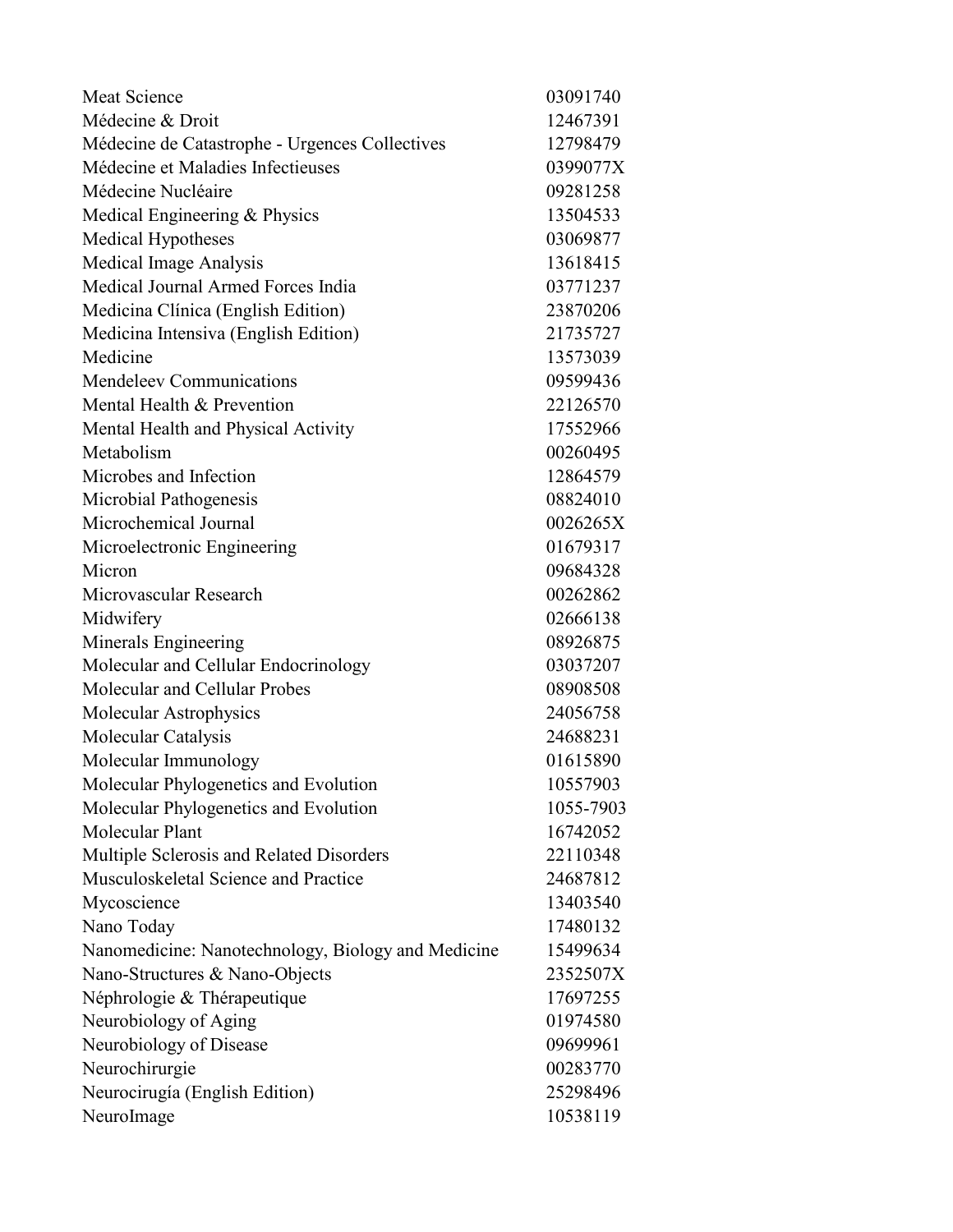| Neurology, Psychiatry and Brain Research                             | 09419500  |
|----------------------------------------------------------------------|-----------|
| <b>Neuromuscular Disorders</b>                                       | 09608966  |
| Neuron                                                               | 0896-6273 |
| Neuropeptides                                                        | 01434179  |
| Neurophysiologie Clinique                                            | 09877053  |
| Neuropsychiatrie de l'Enfance et de l'Adolescence                    | 02229617  |
| Neuroscience & Biobehavioral Reviews                                 | 0149-7634 |
| New Astronomy                                                        | 13841076  |
| New Astronomy Reviews                                                | 13876473  |
| NJAS - Wageningen Journal of Life Sciences                           | 15735214  |
| Nuclear and Particle Physics Proceedings                             | 24056014  |
| <b>Nuclear Data Sheets</b>                                           | 00903752  |
| Nuclear Instruments and Methods in Physics Research Section 01689002 |           |
| Nuclear Instruments and Methods in Physics Research Section 0168583X |           |
| Nuclear Medicine and Biology                                         | 09698051  |
| Nuclear Physics A                                                    | 03759474  |
| Nuclear Physics B                                                    | 05503213  |
| Nurse Education in Practice                                          | 14715953  |
| <b>Nurse Education Today</b>                                         | 02606917  |
| Nurse Leader                                                         | 15414612  |
| <b>Nursing Outlook</b>                                               | 00296554  |
| Nutrition                                                            | 08999007  |
| Nutrition                                                            | 0899-9007 |
| Nutrition Clinique et Métabolisme                                    | 09850562  |
| <b>Nutrition Research</b>                                            | 02715317  |
| Nutrition, Metabolism and Cardiovascular Diseases                    | 09394753  |
| <b>Obesity Medicine</b>                                              | 24518476  |
| Obesity Research & Clinical Practice                                 | 1871403X  |
| Obstetrics, Gynaecology & Reproductive Medicine                      | 17517214  |
| Ocean & Coastal Management                                           | 09645691  |
| Ocean Engineering                                                    | 0029-8018 |
| Ocean Modelling                                                      | 14635003  |
| Omega                                                                | 03050483  |
| <b>Operations Research for Health Care</b>                           | 22116923  |
| Operative Techniques in Orthopaedics                                 | 10486666  |
| Operative Techniques in Otolaryngology-Head and Neck Surg 10431810   |           |
| Operative Techniques in Sports Medicine                              | 10601872  |
| Operative Techniques in Thoracic and Cardiovascular Surger 15222942  |           |
| <b>Optical Materials</b>                                             | 09253467  |
| Optics & Laser Technology                                            | 00303992  |
| Optics and Lasers in Engineering                                     | 01438166  |
| <b>Optics Communications</b>                                         | 00304018  |
| Optik                                                                | 00304026  |
| Oral Oncology                                                        | 13688375  |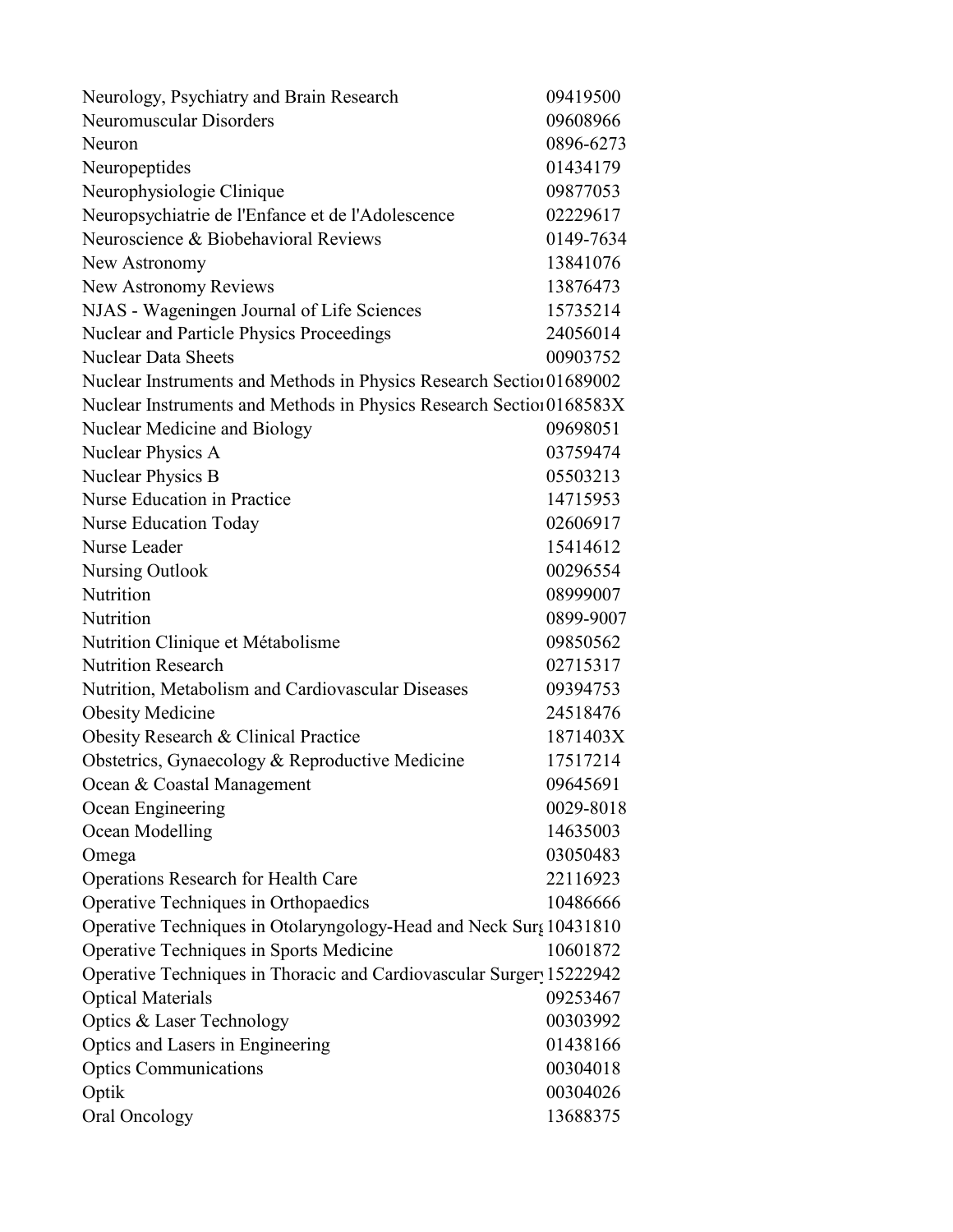| Oral Surgery, Oral Medicine, Oral Pathology and Oral Radiol 22124403 |           |
|----------------------------------------------------------------------|-----------|
| Ore Geology Reviews                                                  | 01691368  |
| Organic Electronics                                                  | 15661199  |
| <b>Organic Geochemistry</b>                                          | 01466380  |
| Organizational Behavior and Human Decision Processes                 | 07495978  |
| Organizational Dynamics                                              | 00902616  |
| Orthopaedics & Traumatology: Surgery & Research                      | 18770568  |
| <b>Orthopaedics and Trauma</b>                                       | 18771327  |
| Osteoarthritis and Cartilage                                         | 10634584  |
| Osteopathische Medizin                                               | 16159071  |
| Pacific-Basin Finance Journal                                        | 0927538X  |
| Paediatric Respiratory Reviews                                       | 15260542  |
| Paediatrics and Child Health                                         | 17517222  |
| Pain Management Nursing                                              | 15249042  |
| Palaeogeography, Palaeoclimatology, Palaeoecology                    | 00310182  |
| Palaeoworld                                                          | 1871174X  |
| Pancreatology                                                        | 14243903  |
| Parasitology International                                           | 13835769  |
| Parkinsonism & Related Disorders                                     | 13538020  |
| Pathology                                                            | 00313025  |
| Pathology - Research and Practice                                    | 03440338  |
| <b>Patient Education and Counseling</b>                              | 07383991  |
| Pediatric Dental Journal                                             | 09172394  |
| Pediatric Neurology                                                  | 08878994  |
| Pedobiologia                                                         | 00314056  |
| Pedosphere                                                           | 10020160  |
| Performance Enhancement & Health                                     | 22112669  |
| Perioperative Care and Operating Room Management                     | 24056030  |
| Personality and Individual Diff                                      | 0191-8869 |
| Personalized Medicine in Psychiatry                                  | 24681717  |
| Perspectives in Plant Ecology, Evolution and Systematics             | 14338319  |
| Pesticide Biochemistry and Physiology                                | 00483575  |
| PharmaNutrition                                                      | 22134344  |
| Photodiagnosis and Photodynamic Therapy                              | 15721000  |
| Photonics and Nanostructures - Fundamentals and Application 15694410 |           |
| Physica A: Statistical Mechanics and its Applications                | 03784371  |
| Physica B: Condensed Matter                                          | 09214526  |
| Physica C: Superconductivity and its Applications                    | 09214534  |
| Physica D: Nonlinear Phenomena                                       | 01672789  |
| Physica E: Low-dimensional Systems and Nanostructures                | 13869477  |
| Physica Medica                                                       | 11201797  |
| Physical Therapy in Sport                                            | 1466853X  |
| Physics and Chemistry of the Earth, Parts A/B/C                      | 14747065  |
| Physics Letters A                                                    | 03759601  |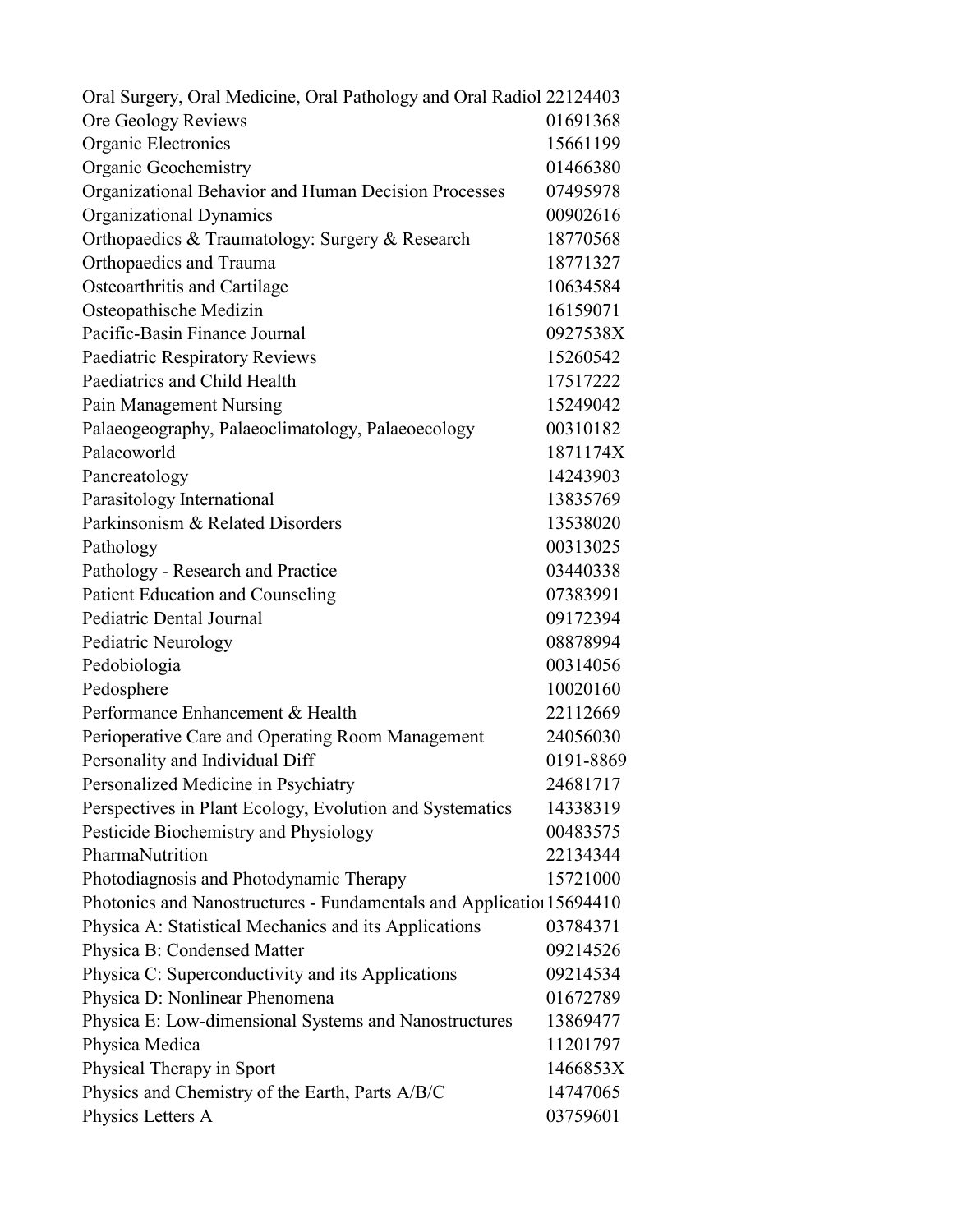| Physics Letters B                                                     | 03702693  |
|-----------------------------------------------------------------------|-----------|
| Physics of Life Reviews                                               | 15710645  |
| Physics of the Dark Universe                                          | 22126864  |
| Physics of The Earth and Planetary Interiors                          | 00319201  |
| <b>Physics Reports</b>                                                | 03701573  |
| Physiological and Molecular Plant Pathology                           | 08855765  |
| Physiotherapy                                                         | 00319406  |
| Phytochemistry                                                        | 00319422  |
| Phytochemistry Letters                                                | 18743900  |
| Phytomedicine                                                         | 09447113  |
| Placenta                                                              | 01434004  |
| Planetary and Space Science                                           | 00320633  |
| <b>Plant Gene</b>                                                     | 23524073  |
| Plant Physiology and Biochemistry                                     | 09819428  |
| <b>Plant Science</b>                                                  | 01689452  |
| Political Geography                                                   | 0962-6298 |
| Polyhedron                                                            | 02775387  |
| Polymer                                                               | 00323861  |
| Polymer Degradation and Stability                                     | 01413910  |
| <b>Polymer Testing</b>                                                | 01429418  |
| Postharvest Biology and Technology                                    | 09255214  |
| Precambrian Research                                                  | 03019268  |
| Pregnancy Hypertension                                                | 22107789  |
| Preventive Medicine                                                   | 00917435  |
| Preventive Veterinary Medicine                                        | 01675877  |
| <b>Primary Care Diabetes</b>                                          | 17519918  |
| Proceedings of the Geologists' Association                            | 00167878  |
| Progress in Cardiovascular Diseases                                   | 00330620  |
| Progress in Crystal Growth and Characterization of Materials 09608974 |           |
| Progress in Lipid Research                                            | 01637827  |
| Progress in Nuclear Magnetic Resonance Spectroscopy                   | 00796565  |
| Progress in Oceanography                                              | 00796611  |
| Progress in Oceanography                                              | 00796611  |
| Progress in Particle and Nuclear Physics                              | 01466410  |
| Progress in Pediatric Cardiology                                      | 10589813  |
| Progress in Polymer Science                                           | 00796700  |
| Progress in Quantum Electronics                                       | 00796727  |
| Progress in Retinal and Eye Research                                  | 13509462  |
| Progress in Solid State Chemistry                                     | 00796786  |
| Progress in Surface Science                                           | 00796816  |
| Prostaglandins, Leukotrienes and Essential Fatty Acids                | 09523278  |
| Protist                                                               | 14344610  |
| <b>Psychiatry Research</b>                                            | 01651781  |
| Psychiatry Research: Neuroimaging                                     | 09254927  |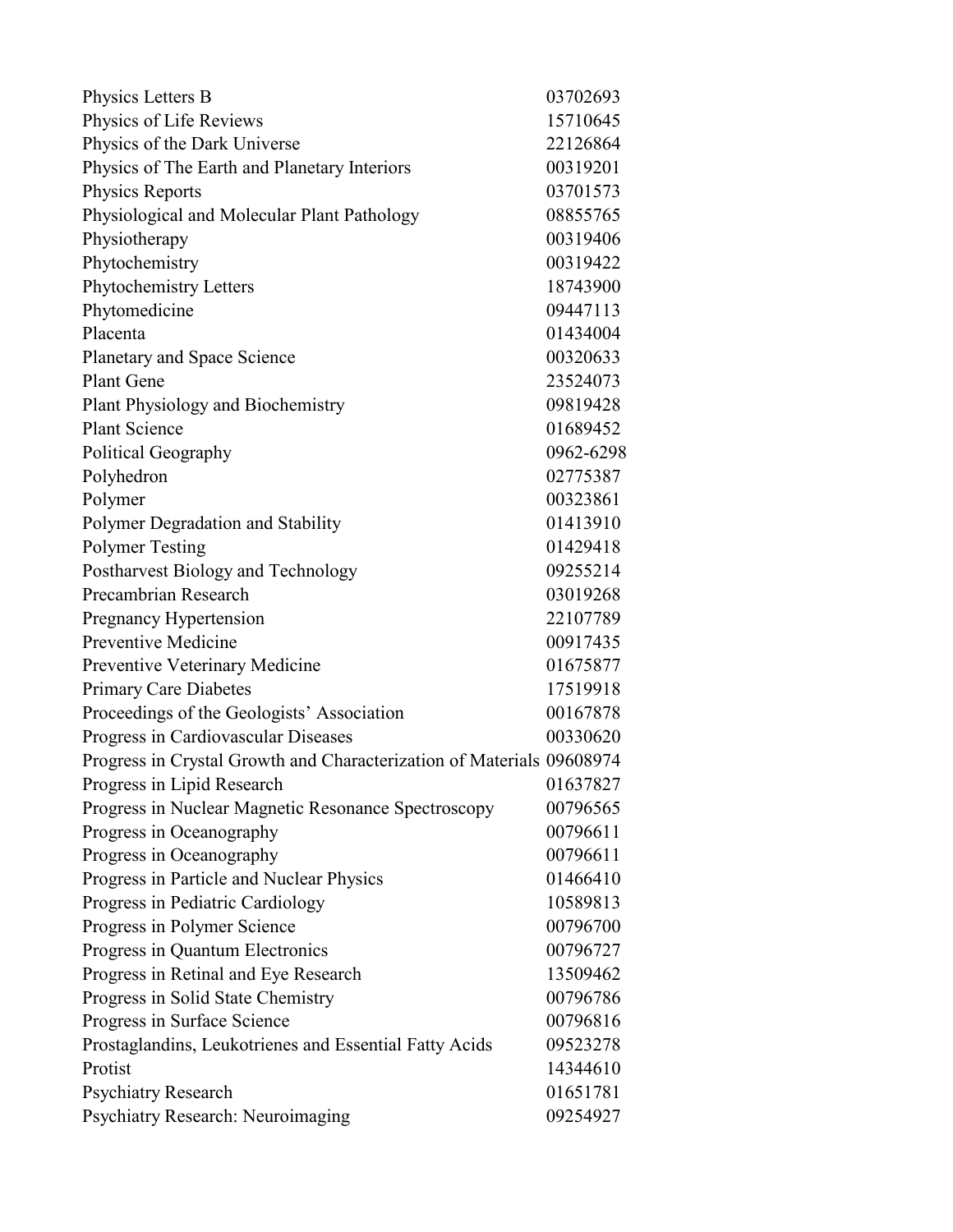| Psychology of Sport and Exercise                     | 14690292  |
|------------------------------------------------------|-----------|
| Psychoneuroendocrinology                             | 03064530  |
| Psychosomatics                                       | 00333182  |
| Public Health                                        | 00333506  |
| <b>Public Relations Review</b>                       | 03638111  |
| Pulmonary Pharmacology & Therapeutics                | 10945539  |
| Quaternary Geochronology                             | 18711014  |
| Quaternary International                             | 10406182  |
| <b>Quaternary Science Reviews</b>                    | 02773791  |
| <b>Radiation Measurements</b>                        | 13504487  |
| Radiation Physics and Chemistry                      | 0969806X  |
| Radiography                                          | 10788174  |
| Radiología (English Edition)                         | 21735107  |
| Radiotherapy and Oncology                            | 01678140  |
| <b>REACH</b>                                         | 23523093  |
| Reactive and Functional Polymers                     | 13815148  |
| Regional Science and Urban Economics                 | 01660462  |
| Regional Studies in Marine Science                   | 23524855  |
| Remote Sensing Applications: Society and Environment | 23529385  |
| Remote Sensing of Environment                        | 00344257  |
| Renewable & Sustainable Energy Reviews               | 1364-0321 |
| Renewable Energy                                     | 0960-1481 |
| Reports of Practical Oncology & Radiotherapy         | 15071367  |
| Reports on Mathematical Physics                      | 00344877  |
| Reproductive Biology                                 | 1642431X  |
| Reproductive BioMedicine Online                      | 14726483  |
| Research in Autism Spectrum Disorders                | 17509467  |
| Research in Autism Spectrum Disorders                | 1750-9467 |
| Research in Developmental Disabilities               | 08914222  |
| Research in Economics                                | 10909443  |
| Research in International Business and Finance       | 02755319  |
| Research in Organizational Behavior                  | 01913085  |
| Research in Social and Administrative Pharmacy       | 15517411  |
| Research in Social Stratification and Mobility       | 02765624  |
| Research in Transportation Business & Management     | 22105395  |
| Research in Transportation Economics                 | 07398859  |
| Research in Veterinary Science                       | 00345288  |
| <b>Research Policy</b>                               | 00487333  |
| Resource and Energy Economics                        | 09287655  |
| <b>Resources Policy</b>                              | 03014207  |
| Respiratory Investigation                            | 22125345  |
| <b>Respiratory Medicine</b>                          | 09546111  |
| <b>Respiratory Medicine and Research</b>             | 25900412  |
| Respiratory Physiology & Neurobiology                | 15699048  |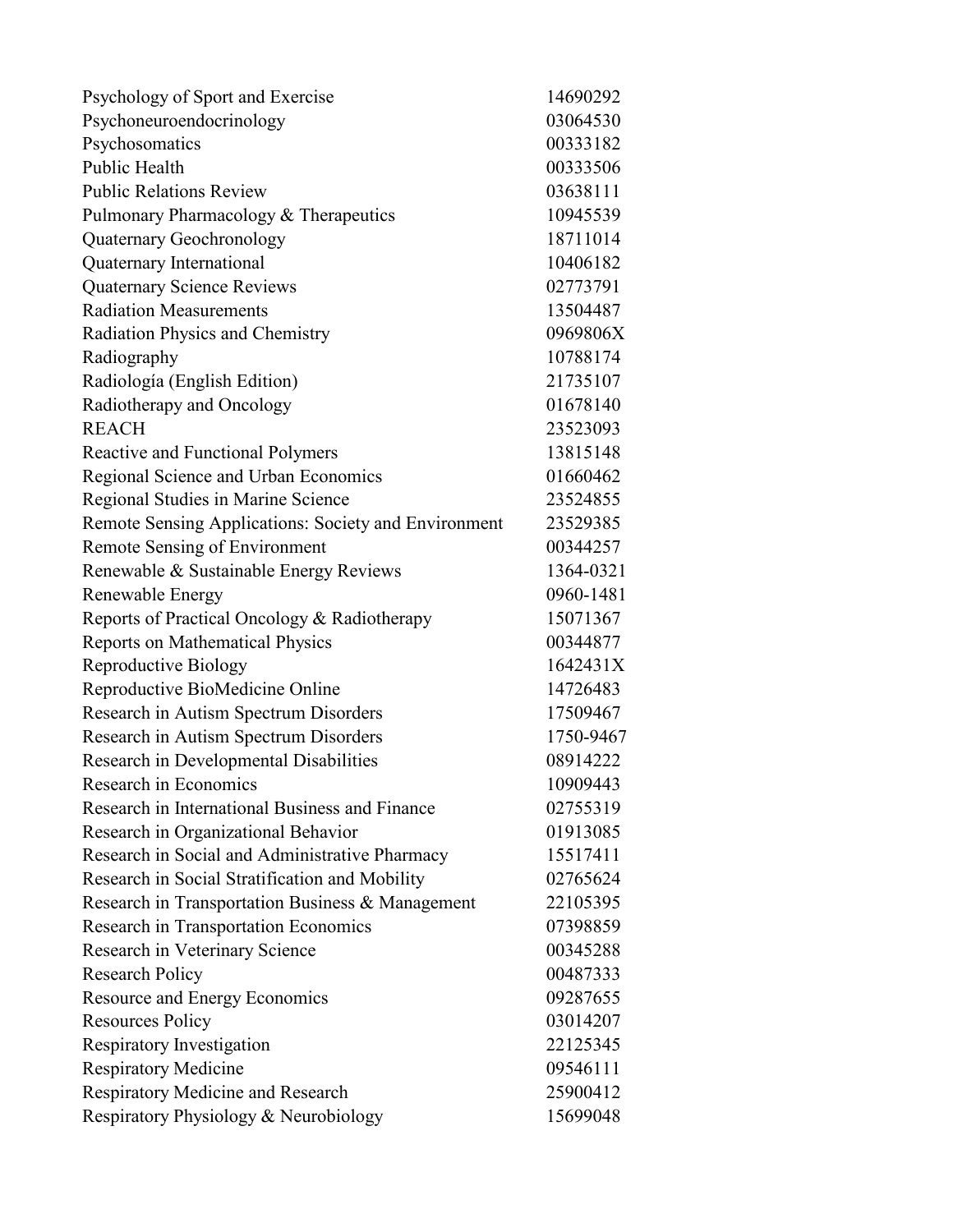| Resuscitation                                                        | 03009572  |
|----------------------------------------------------------------------|-----------|
| Reumatología Clínica (English Edition)                               | 21735743  |
| Review of Economic Dynamics                                          | 10942025  |
| Review of Palaeobotany and Palynology                                | 00346667  |
| Revista Científica de la Sociedad de Enfermería Neurológica 2530299X |           |
| Revista Clínica Española (English Edition)                           | 22548874  |
| Revista Colombiana de Psiquiatría (English ed.)                      | 25303120  |
| Revista Colombiana de Reumatología (English Edition)                 | 24444405  |
| Revista de Psiquiatría y Salud Mental (English Edition)              | 21735050  |
| Revista Española de Anestesiología y Reanimación (English I23411929  |           |
| Revista Española de Cardiología (English Edition)                    | 18855857  |
| Revista Española de Cirugía Ortopédica y Traumatología (En 19888856  |           |
| Revista Española de Medicina Nuclear e Imagen Molecular (I 22538089  |           |
| Revue de Micropaléontologie                                          | 00351598  |
| Revue du Rhumatisme                                                  | 11698330  |
| Revue du Rhumatisme Monographies                                     | 18786227  |
| Revue Française d'Allergologie                                       | 18770320  |
| Revue Francophone des Laboratoires                                   | 1773035X  |
| Revue Neurologique                                                   | 00353787  |
| Revue Vétérinaire Clinique                                           | 22145672  |
| Rhizosphere                                                          | 24522198  |
| <b>Safety Science</b>                                                | 09257535  |
| Scandinavian Journal of Management                                   | 09565221  |
| Schizophrenia Research                                               | 09209964  |
| Science & Justice                                                    | 13550306  |
| Science & Sports                                                     | 07651597  |
| Science Bulletin                                                     | 20959273  |
| Science of the Total Environment                                     | 0048-9697 |
| Scientia Horticulturae                                               | 03044238  |
| Scientia Horticulturae                                               | 0304-4238 |
| Scripta Materialia                                                   | 13596462  |
| <b>Sedimentary Geology</b>                                           | 00370738  |
| Seizure                                                              | 10591311  |
| Seminars in Arthritis and Rheumatism                                 | 00490172  |
| Seminars in Arthroplasty: JSES                                       | 10454527  |
| Seminars in Colon and Rectal Surgery                                 | 10431489  |
| Seminars in Fetal and Neonatal Medicine                              | 1744165X  |
| Seminars in Immunology                                               | 10445323  |
| Seminars in Nuclear Medicine                                         | 00012998  |
| Seminars in Oncology Nursing                                         | 07492081  |
| Seminars in Orthodontics                                             | 10738746  |
| Seminars in Pediatric Neurology                                      | 10719091  |
| Seminars in Pediatric Surgery                                        | 10558586  |
| Seminars in Perinatology                                             | 01460005  |
|                                                                      |           |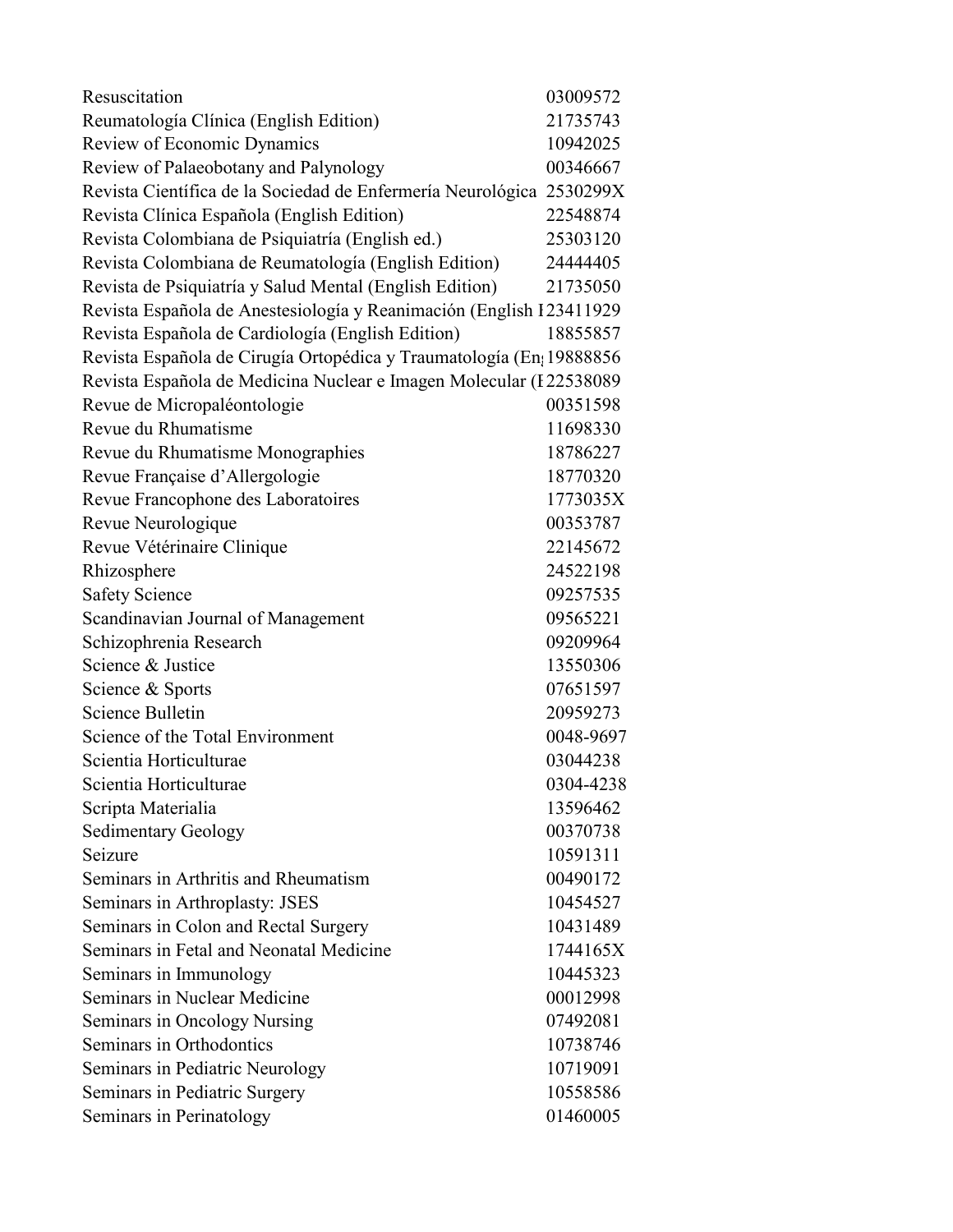| Seminars in Radiation Oncology                                        | 10534296  |
|-----------------------------------------------------------------------|-----------|
| Seminars in Roentgenology                                             | 0037198X  |
| Seminars in Spine Surgery                                             | 10407383  |
| Seminars in Thoracic and Cardiovascular Surgery                       | 10430679  |
| Seminars in Thoracic and Cardiovascular Surgery: Pediatric C10929126  |           |
| Seminars in Ultrasound, CT and MRI                                    | 08872171  |
| Seminars in Vascular Surgery                                          | 08957967  |
| Sensors and Actuators A: Physical                                     | 09244247  |
| Sensors and Actuators B: Chemical                                     | 09254005  |
| Sexologies                                                            | 11581360  |
| Sexual & Reproductive Healthcare                                      | 18775756  |
| Sleep Health                                                          | 23527218  |
| Sleep Medicine                                                        | 13899457  |
| Sleep Medicine Reviews                                                | 10870792  |
| <b>Small Ruminant Research</b>                                        | 09214488  |
| <b>Smart Health</b>                                                   | 23526483  |
| Social Science & Medicine                                             | 02779536  |
| Social Science Research                                               | 0049-089X |
| Socio-Economic Planning Sciences                                      | 00380121  |
| Soil and Tillage Research                                             | 01671987  |
| Soil Biology and Biochemistry                                         | 00380717  |
| Soil Dynamics and Earthquake Engineering                              | 02677261  |
| Solar Energy Materials and Solar Cells                                | 09270248  |
| <b>Solid State Communications</b>                                     | 00381098  |
| Solid State Ionics                                                    | 01672738  |
| Solid State Nuclear Magnetic Resonance                                | 09262040  |
| Solid-State Electronics                                               | 00381101  |
| South African Journal of Botany                                       | 02546299  |
| <b>Space Research Today</b>                                           | 17529298  |
| Spanish Journal of Legal Medicine                                     | 24454249  |
| Spatial and Spatio-temporal Epidemiology                              | 18775845  |
| <b>Spatial Statistics</b>                                             | 22116753  |
| Spectrochimica Acta Part A: Molecular and Biomolecular Sp(13861425)   |           |
| Spectrochimica Acta Part B: Atomic Spectroscopy                       | 05848547  |
| <b>Sport Management Review</b>                                        | 14413523  |
| Sports Orthopaedics and Traumatology                                  | 0949328X  |
| <b>Structural Change and Economic Dynamics</b>                        | 0954349X  |
| Studies in History and Philosophy of Science Part B: Studies 13552198 |           |
| Studies in History and Philosophy of Science Part C: Studies 13698486 |           |
| Studies in History and Philosophy of Science Part C: Studies 13698486 |           |
| <b>Superlattices and Microstructures</b>                              | 07496036  |
| <b>Surface and Coatings Technology</b>                                | 02578972  |
| <b>Surface Science</b>                                                | 00396028  |
| <b>Surface Science Reports</b>                                        | 01675729  |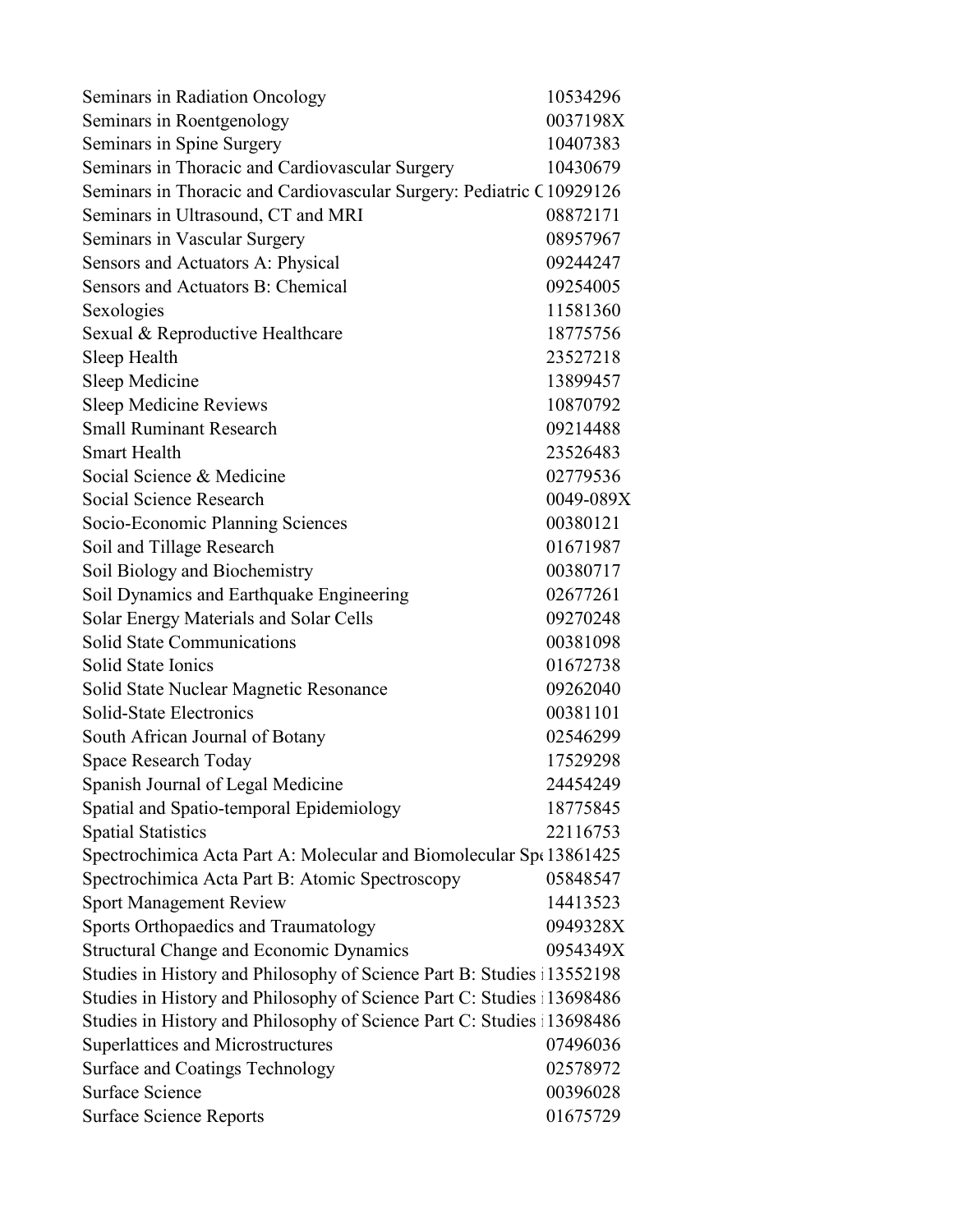| Surfaces and Interfaces                             | 24680230   |
|-----------------------------------------------------|------------|
| Surgery                                             | 00396060   |
| Surgery (Oxford)                                    | 02639319   |
| <b>Surgical Oncology</b>                            | 09607404   |
| Survey of Ophthalmology                             | 00396257   |
| Sustainable Materials and Technologies              | 22149937   |
| Swarm and Evolutionary Computation                  | 22106502   |
| Synergy                                             | 22137130   |
| System                                              | 0346-251X  |
| <b>Systematic and Applied Microbiology</b>          | 07232020   |
| Talanta                                             | 00399140   |
| Teaching and Learning in Nursing                    | 15573087   |
| Teaching and Teacher Education                      | 0742-051X  |
| Techniques in Gastrointestinal Endoscopy            | 10962883   |
| Techniques in Vascular and Interventional Radiology | 10892516   |
| Technological Forecasting and Social Change         | 00401625   |
| Technology in Society                               | 0160791X   |
| Technovation                                        | 01664972   |
| Tectonophysics                                      | 00401951   |
| <b>Telecommunications Policy</b>                    | 03085961   |
| Tetrahedron                                         | 00404020   |
| <b>Tetrahedron Letters</b>                          | 00404039   |
| The American J of Medicine                          | 0002-9343- |
| The American Journal of Cardiology                  | 00029149   |
| The American Journal of Emergency Medicine          | 07356757   |
| The American Journal of Surgery                     | 00029610   |
| The Annals of Thoracic Surgery                      | 0003-4975- |
| The Arts in Psychotherapy                           | 01974556   |
| The Breast                                          | 09609776   |
| The British Accounting Review                       | 08908389   |
| The Electricity Journal                             | 10406190   |
| The European Journal of Psychiatry                  | 02136163   |
| The Foot                                            | 09582592   |
| The International Journal of Management Education   | 14728117   |
| The Internet and Higher Education                   | 1096-7516  |
| The J of Academic Librarianship                     | 0099-1333  |
| The J of Emergency Medicine                         | 0736-4679  |
| The J of Heart and Lung Transplantation             | 1053-2498  |
| The Journal for Nurse Practitioners                 | 15554155   |
| The Journal of Arthroplasty                         | 08835403   |
| The Journal of Chemical Thermodynamics              | 00219614   |
| The Journal of Economic Asymmetries                 | 17034949   |
| The Journal of Emergency Medicine                   | 07364679   |
| The Journal of Foot and Ankle Surgery               | 10672516   |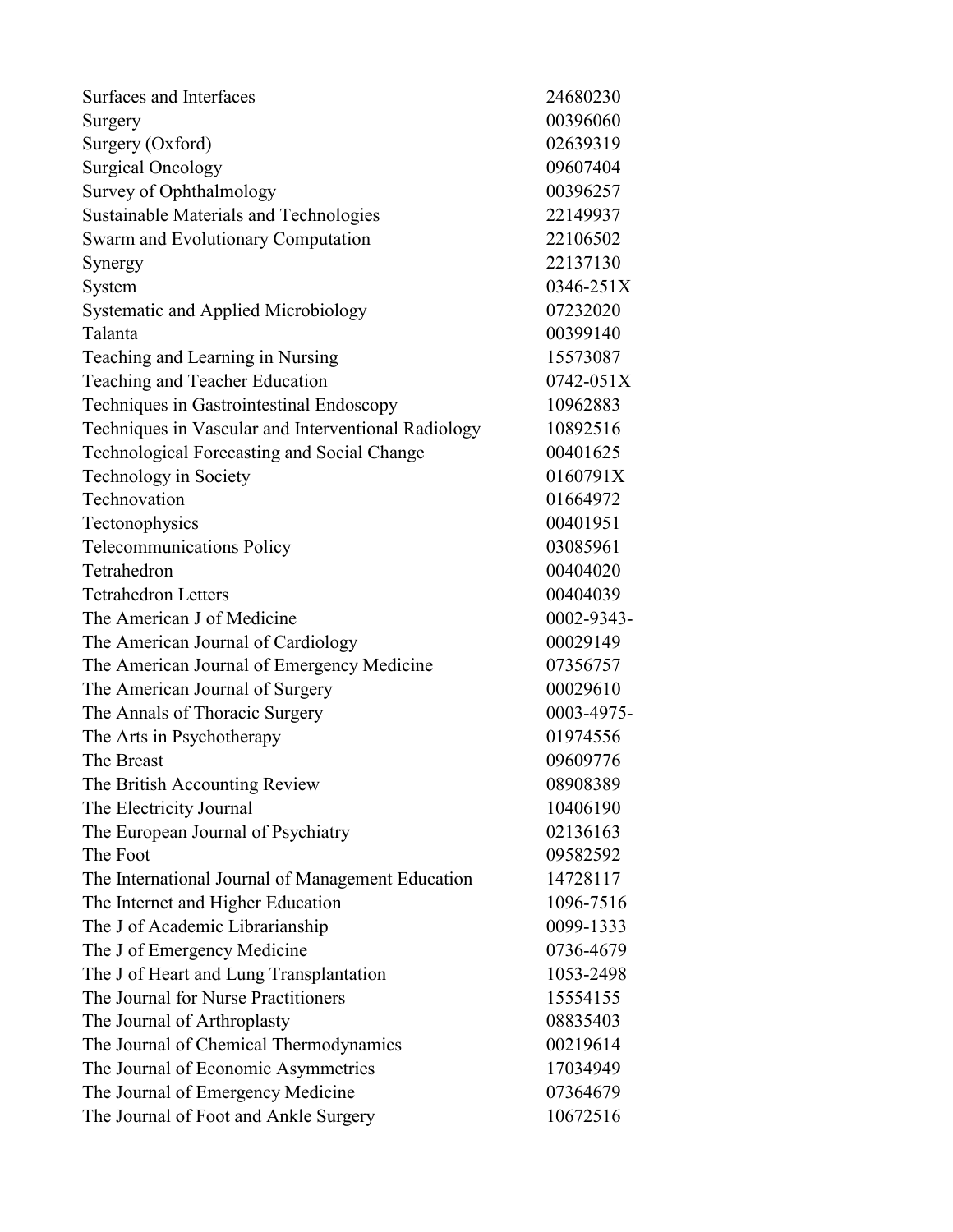| The Journal of High Technology Management Research                    | 10478310  |
|-----------------------------------------------------------------------|-----------|
| The Journal of Nutritional Biochemistry                               | 09552863  |
| The Journal of Pediatrics                                             | 00223476  |
| The Journal of Prosthetic Dentistry                                   | 00223913  |
| The Journal of Strategic Information Systems                          | 09638687  |
| The Journal of Supercritical Fluids                                   | 08968446  |
| The Journal of the Economics of Ageing                                | 2212828X  |
| The Knee                                                              | 09680160  |
| The Lancet                                                            | 01406736  |
| The Lancet Infectious Diseases                                        | 14733099  |
| The Lancet Neurology                                                  | 14744422  |
| The Lancet Oncology                                                   | 14702045  |
| The Leadership Quarterly                                              | 10489843  |
| The North American Journal of Economics and Finance                   | 10629408  |
| The Ocular Surface                                                    | 15420124  |
| The Quarterly Review of Economics and Finance                         | 10629769  |
| The Spine Journal                                                     | 15299430  |
| The Surgeon                                                           | 1479666X  |
| The Veterinary Journal                                                | 10900233  |
| <b>Theoretical Population Biology</b>                                 | 00405809  |
| Theriogenology                                                        | 0093691X  |
| Thermochimica Acta                                                    | 00406031  |
| Thin Solid Films                                                      | 00406090  |
| Thrombosis Research                                                   | 00493848  |
| <b>Ticks and Tick-borne Diseases</b>                                  | 1877959X  |
| Tissue and Cell                                                       | 00408166  |
| Topics in Companion Animal Medicine                                   | 19389736  |
| <b>Tourism Management</b>                                             | 02615177  |
| <b>Tourism Management Perspectives</b>                                | 22119736  |
| TrAC Trends in Analytical Chemistry                                   | 01659936  |
| Transfusion and Apheresis Science                                     | 14730502  |
| Transfusion Clinique et Biologique                                    | 12467820  |
| <b>Transfusion Medicine Reviews</b>                                   | 08877963  |
| <b>Translational Research</b>                                         | 19315244  |
| <b>Transplant Immunology</b>                                          | 09663274  |
| Transplantation and Cellular Therapy                                  | 26666367  |
| <b>Transplantation Proceedings</b>                                    | 00411345  |
| <b>Transplantation Reviews</b>                                        | 0955470X  |
| <b>Transport Policy</b>                                               | 0967-070X |
| <b>Transportation Geotechnics</b>                                     | 22143912  |
| Transportation Research Part A: Policy and Practice                   | 0965-8564 |
| Transportation Research Part E: Logistics and Transportation 13665545 |           |
| <b>Travel Medicine and Infectious Disease</b>                         | 14778939  |
| Trends in Anaesthesia and Critical Care                               | 22108440  |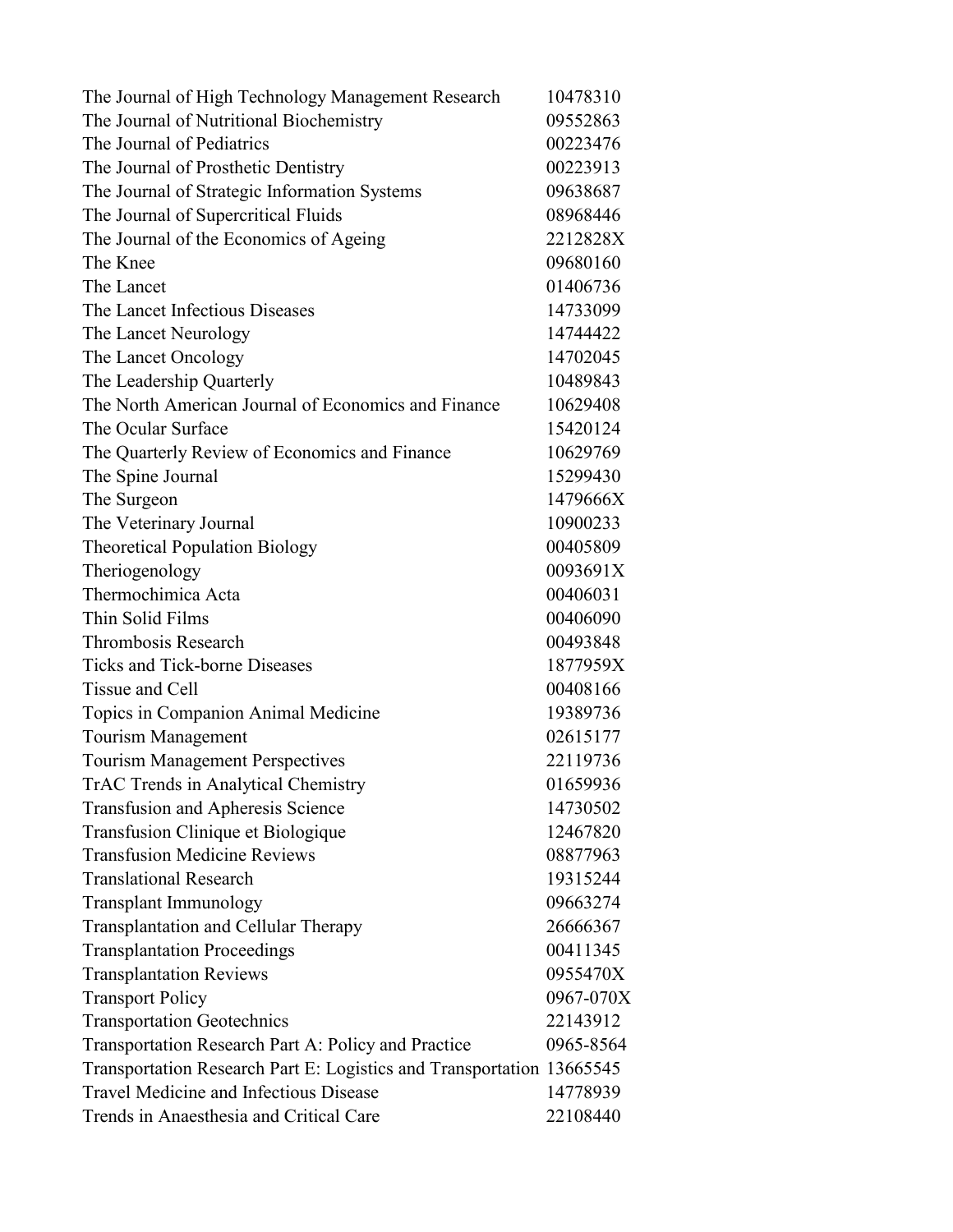| Trends in Cardiovascular Medicine                       | 10501738  |
|---------------------------------------------------------|-----------|
| Trends in Cognitive Sciences                            | 1364-6613 |
| Trends in Ecology & Evolution                           | 01695347  |
| Trends in Ecology & Evolution                           | 0169-5347 |
| Trends in Endocrinology & Metabolism                    | 10432760  |
| Trends in Environmental Analytical Chemistry            | 22141588  |
| Trends in Food Science & Technology                     | 09242244  |
| Trends in Microbiology                                  | 0966842X  |
| Trends in Molecular Medicine                            | 14714914  |
| Trends in Neuroscience and Education                    | 22119493  |
| Trends in Parasitology                                  | 14714922  |
| Trends in Plant Science                                 | 13601385  |
| Tuberculosis                                            | 14729792  |
| Tunnelling and Underground Space Technology             | 08867798  |
| Ultramicroscopy                                         | 03043991  |
| Ultrasonics                                             | 0041624X  |
| <b>Ultrasonics Sonochemistry</b>                        | 13504177  |
| Upstream Oil and Gas Technology                         | 26662604  |
| <b>Urban Climate</b>                                    | 22120955  |
| Urban Forestry & Urban Greening                         | 16188667  |
| Urologic Oncology: Seminars and Original Investigations | 10781439  |
| Urology                                                 | 00904295  |
| <b>Utilities Policy</b>                                 | 09571787  |
| Vaccine                                                 | 0264410X  |
| Vaccine                                                 | 0264-410X |
| Vacunas (English Edition)                               | 24451460  |
| Vacuum                                                  | 0042207X  |
| Value in Health                                         | 10983015  |
| Value in Health Regional Issues                         | 22121099  |
| Vascular Pharmacology                                   | 15371891  |
| Veterinary Immunology and Immunopathology               | 01652427  |
| Veterinary Microbiology                                 | 03781135  |
| Veterinary Parasitology                                 | 03044017  |
| Veterinary Parasitology: Regional Studies and Reports   | 24059390  |
| Vibrational Spectroscopy                                | 09242031  |
| Virology                                                | 00426822  |
| Virus Research                                          | 01681702  |
| Visual Journal of Emergency Medicine                    | 24054690  |
| Waste Management                                        | 0956053X  |
| Water Research                                          | 00431354  |
| <b>Water Resources and Economics</b>                    | 22124284  |
| <b>Water Security</b>                                   | 24683124  |
| <b>Wave Motion</b>                                      | 01652125  |
| Wilderness & Environmental Medicine                     | 10806032  |